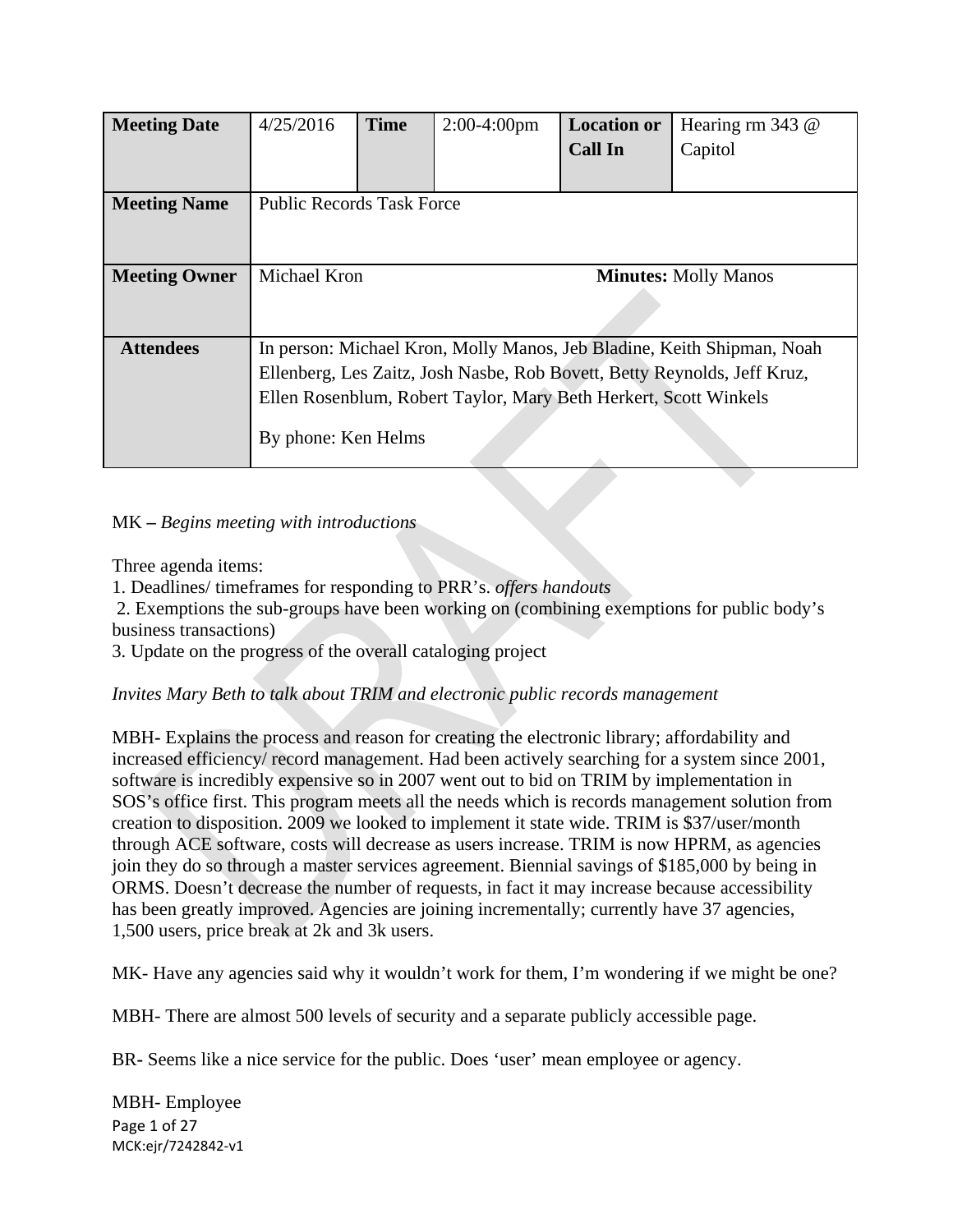BR- How is the public accounted for in your monthly charges?

MBH-They're not, it's free access to them, it's just a web portal that they can go in to and start their searches.

BR- Are these only the records that are managed by the archivist, in other words the agency records that have been turned over based on a retention schedule.

MBH- No, in fact we have 2 really good examples of turning it out to the public. Tillamook County, their commissioners, they were the first ones to come on, because they didn't want to have to answer all the requests they got for commission meeting tapes and exhibits. All that stuff on the night of the meeting goes online so it's immediately available to the public, so that's how they're handling it. City of Milwaukie does something similar with their city counselor's hearings and stuff is they make as much of that information publicly available right away so the public has access to it. That frees up their staff to do other things than fulfill the same request over and over again.

BR- One last question, I think you already answered the security question. Others were the accessibility by the public. Is it as simple enough system so that the general public maybe limited technology capabilities can access it and then also is there any issue with capacity cloud based solutions can run out of room.

MBH- Usability; it is pretty user friendly and we have informational pamphlets to help users. For the most commonly searched items we've created links that will generate all available information on that particular request. There really isn't a capacity we have provisions in place because this is a private government cloud, the vender who is hosting us has provisions for expanding. We're a very small footprint in his data center. Each agency gets 10GB of storage per user for free license. We're just now starting hit our limit after importing all the legislative recordings but we will just buy more, it's very inexpensive to do.

MK- Oh yeah, Les, sorry.

LZ- The cost, does this cost include the processing of getting the records in there in the first place? Scanning ect.

MBH- Yes, to some degree, it just depends. If you have a scanning project that would be outside of what it is but once you send the records in there, the importing of the records into the system it's all part of that.

LZ- Well I'm thinking about what the agency objection would be the cost of moving from paper to electronic.

MBH- One of the things we work with agencies in general on is, it's very rarely effective to back-file or convert. So you have 50 years of case files that are all paper you really need to do a cost/benefit analysis to see if it's cost effective to even do that. Scanning is one thing but you

Page 2 of 27 MCK:ejr/7242842‐v1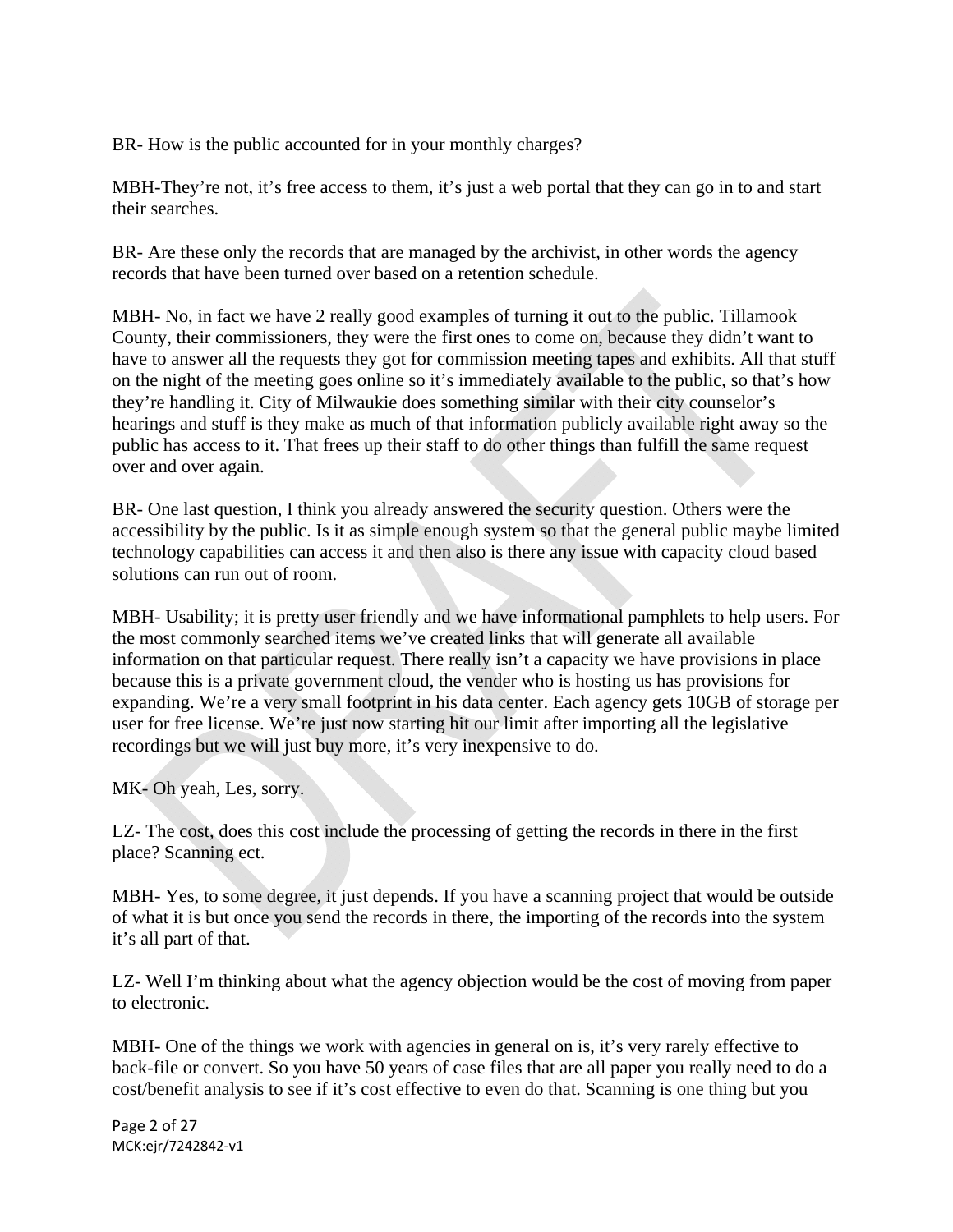have to index the scanned images because they're just pictures unless you're OCR scanning which then is very costly to do as well. So we work with them to figure out the best way to do it. We have one agency that was going to that for all of their inactive files and we basically told them don't scan them unless you have an activity on them and then scan them in because that would be more cost effective than back filing/converting. What's the nice thing about this system is, you can have a pointer so it tells you, well these records are here, if they're still on paper. It allows you to do a process that electronic and paper.

MK- And then eventually the idea is I guess the paper gets destroyed, going forward.

MBH- Yup, it meets its retention and its gone.

LZ- So then the redaction process, you end up with one and then the original. Does the redacted copy get saved distinctly from the original so if 4 people ask for the same thing that's been redacted already you don't have to…

MBH- Right and how we deal with redactions is that's exactly it. The system makes a copy of the original and redacts that and then the original copy has a level 2 or 3, most likely a level 3 security level but the redacted copy has a 1 so you could just push it out to the public. So it becomes a totally different version of the record.

LZ- How would a records manager know there is a redacted copy out there?

MBH- Because internally from our end you would see that.

JB- Level 4 is a non-redact able document?

MBH- There are very few level 4's in Oregon state government.

JB- I would think.

MBH-And yes I would say most of them would be pretty hard to, you would be redacting a majority of the information in there at a level 4.

JB- Another question, we had a recent email request that involved eliminating duplicated content. How do you deal with the string of 20 emails and the last includes everything but 20 of them are just the building process that you really don't need.

MK- Totally.

MBH-Right and my staff has become pretty savvy and first of all they try to de dup everything before it goes in because they have a really nice de-duping feature on it, 2013 does, yeah, and it, within TRIM will allow you to put two of the exact same things in there. It will tell you the record already exists or HPRM. It's hard for me to call it HPRM, too many years of TRIM, but it allows you to, it has some of that de duping feature in there. It's probably the weakest of all these

Page 3 of 27 MCK:ejr/7242842‐v1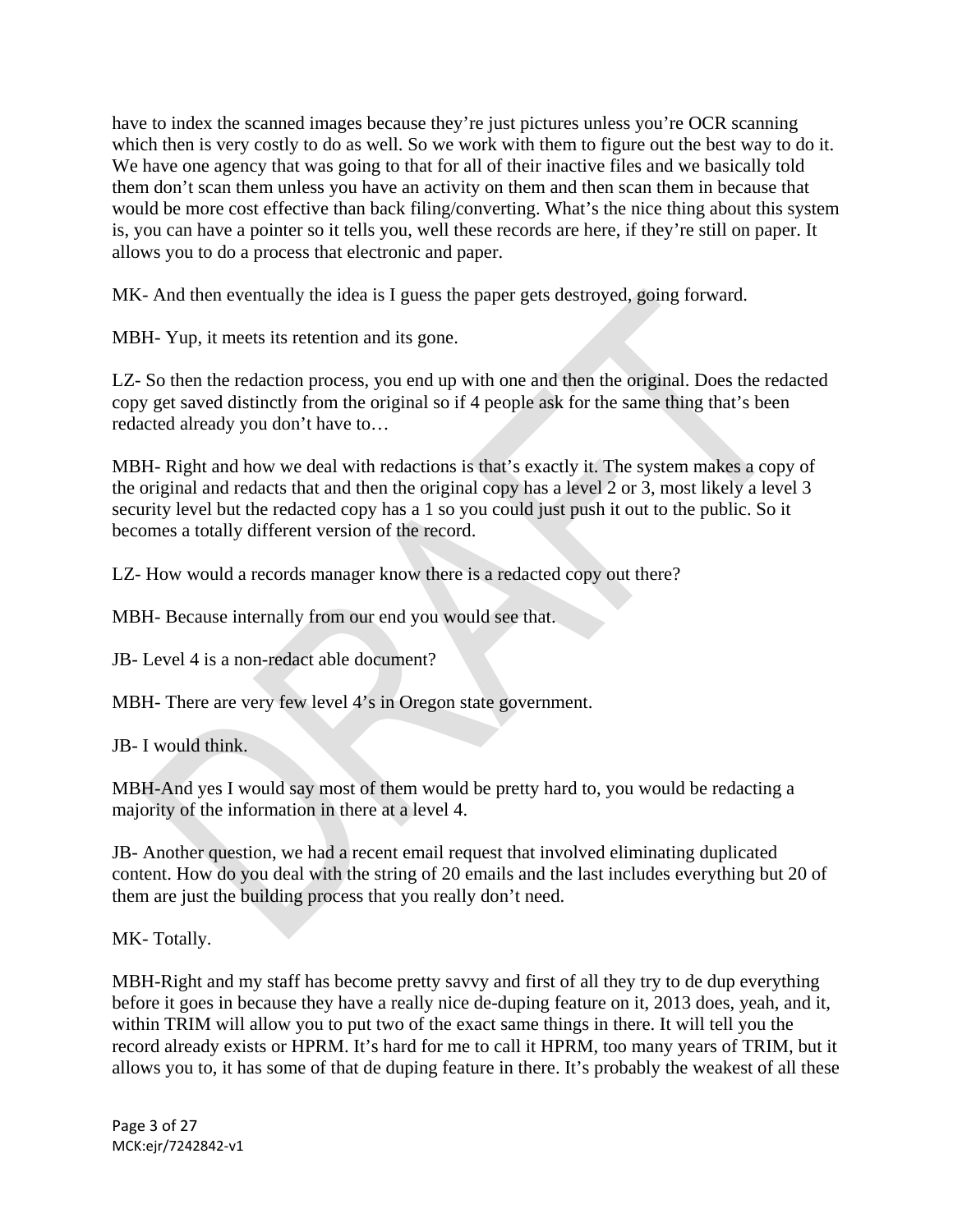record management systems is that de duplication and because unless it's exact it's going to assume it's different.

JB- These are always with that glass message added too.

MBH-That's why we try to get them to use the outlook feature, because it does look at that piece of trying to get the last message string.

MK- We need that. *Laughs* Does anyone else have questions for Mary Beth? Rob does.

RB- Real quick one, have you any hacking incidents?

MBH- Nope.

Jennifer Johnson (audience member-PDX)- Don't say *inaudible* 

MBH-Our vendor takes security very seriously and monitor it constantly and I mean I know it is not impenetrable, I mean it could be hacked, everything could be hacked but you know we try to put it in and keep monitoring it so that we have that. The nice thing we have the tool where it's located on two power grids and two fuel grids so we have that insurance that if one grid goes down we can flip to the other grid and we've tested that within seconds it goes to the other grid.

MK-I guess I have another question which is just going back to your description of the public records request for now Governor Brown's emails I think you said you found 90,000 of them in 9 seconds?

MBH- 83,000 in 90 seconds.

MK- 83,000 in 90 seconds so from that point of finding them which frankly that already is a very impressive turnaround from my perspective but do you remember how long it took the office to deal with them subsequently and did TRIM help with this sort of follow on? Like once you've assembled them how do you get them out the door?

MBH- Because we asset classified them all we only had maybe 250 that we actually had to review out of that 83,000. The one thing that we did notice is when employees would email to say they're not coming into the office because they were sick, we got a little too much information a lot of the times in those emails and so what we ended up doing is we made it a new classification for leave requests so that they're separate now. So when we would see leave requests we would know we don't have to review those, those would be the exempt so, but that was the one thing we did notice is that a lot of times we would get a little too into what we were reporting.

MK- So out of 90,000 emails you guys reviewed 250?

MBH-Mmmhmm, because everything else was a level 2.

Page 4 of 27 MCK:ejr/7242842‐v1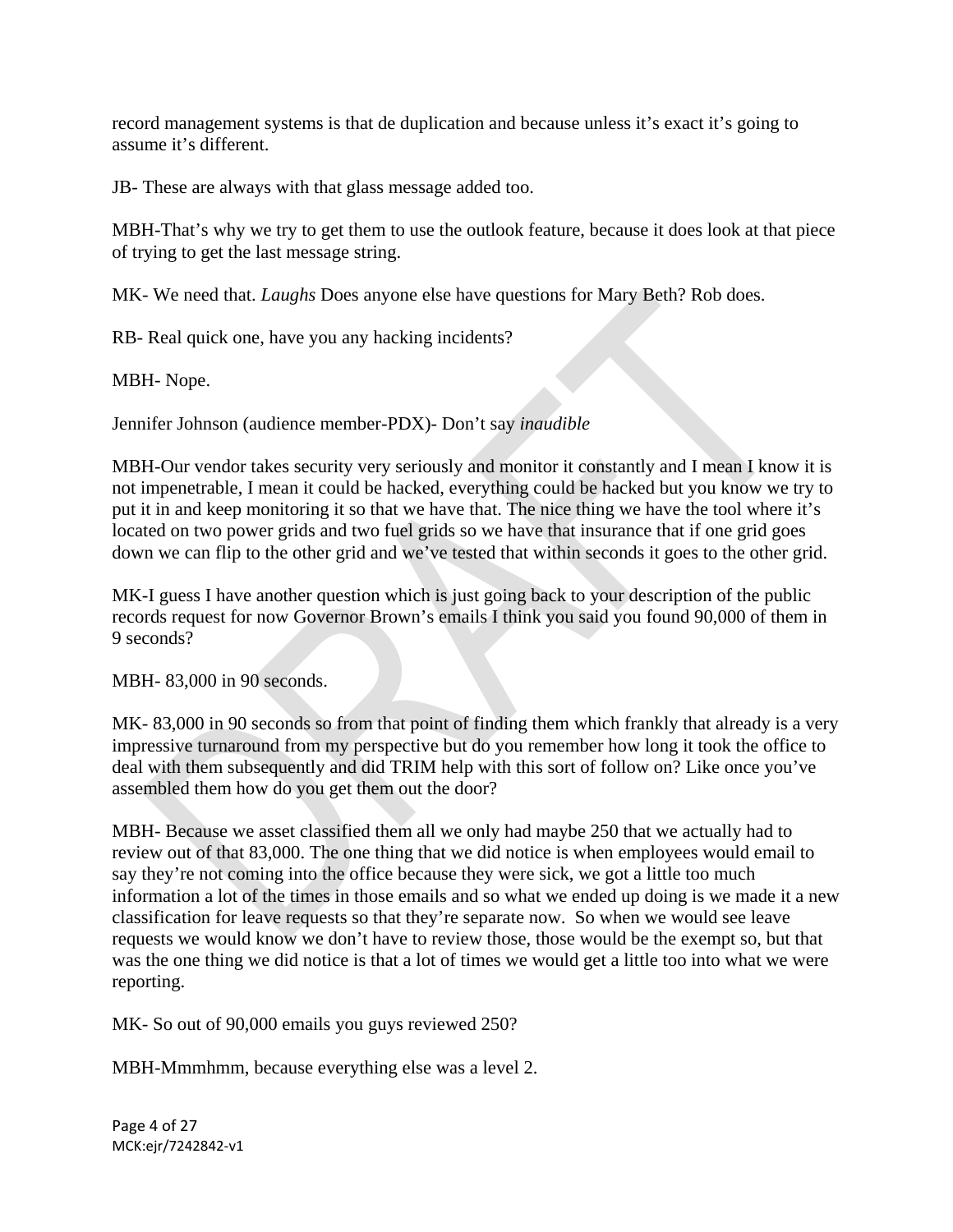MK- Wow and do you know if other agencies are using the software or have you heard any stories about how it's working on that end from your customers?

MBH-The ones who have really looked at it as a tool for getting information out, they're very happy because like I said, Tillamook County would spend days after the commissioners meeting just supplying the same request over and over again and now they've got everyone trained to just go to their website and they pull it up, the latest meeting and that sort of thing. I'm not aware of any of them that have had massive public records requests like we have but it doesn't mean that they're not getting them.

JJ- I have a question about the classification. So you set up these 4 maybe 5 now with leave request classifications. So every time you send an email do you have to classify it or is it autoclassified or…?

MBH- How we set it up is like I said, my staff worked with the agency to set it up and then while they're building it they put that 1-4 classification level on those records and so our goal is end users have minimal choices to make as to where they're going to put that records because I don't care what they call their folder but behind that folder it's tied to a classification which carries all the metadata that's important, the retention, disposition security and then access level. So somebody works in purchasing, they may have 3 choices; a purchasing records a receipts record and maybe a contract. They're only going to have 3 choices; they can call the folders whatever they want because behind the scenes that folder is tied to what we call classifications.

JJ- So they are manually filing every email they receive.

MBH- Yes but you can do it globally to. There is a way to do it globally so like say my receptionist, I know what my receptionist deals with has a very short retention period and it has all the same maxis classification I can capture all of hers and have it sent to one place, anything that she receives or sends. I mean that's what we're working on, to try and look at how many positions we can do that state wide so then nobody has to put them in. But people are putting their email messages into folders now. So what we do is just tie those folders to the system and it works, it integrates with Outlook very well.

MK- And that's something you guys do as part of setting up the system. Anyone else have any questions for Mary Beth? Otherwise I think we'll… that's very helpful and interesting.

# *Michael/Ellen thank Mary Beth and she leaves*

MK- That is at least somewhat of a segway into our first topic that I'm wanting to talk about as a group today which is to take up for the first time in this task force the issue of deadlines or timeframing in response to public records requests. I put together a little handout, I don't want to talk a whole lot but basically the current state of the law is, I would say there are two things (I would have said one but Jeb pointed out there's a second one) that the law currently says about the timing of responding to public records requests;

1. You have to send a preliminary response as soon as practicable without unreasonable delay is the standard there, not in my opinion a model of clarity but I think that the general notion is

Page 5 of 27 MCK:ejr/7242842‐v1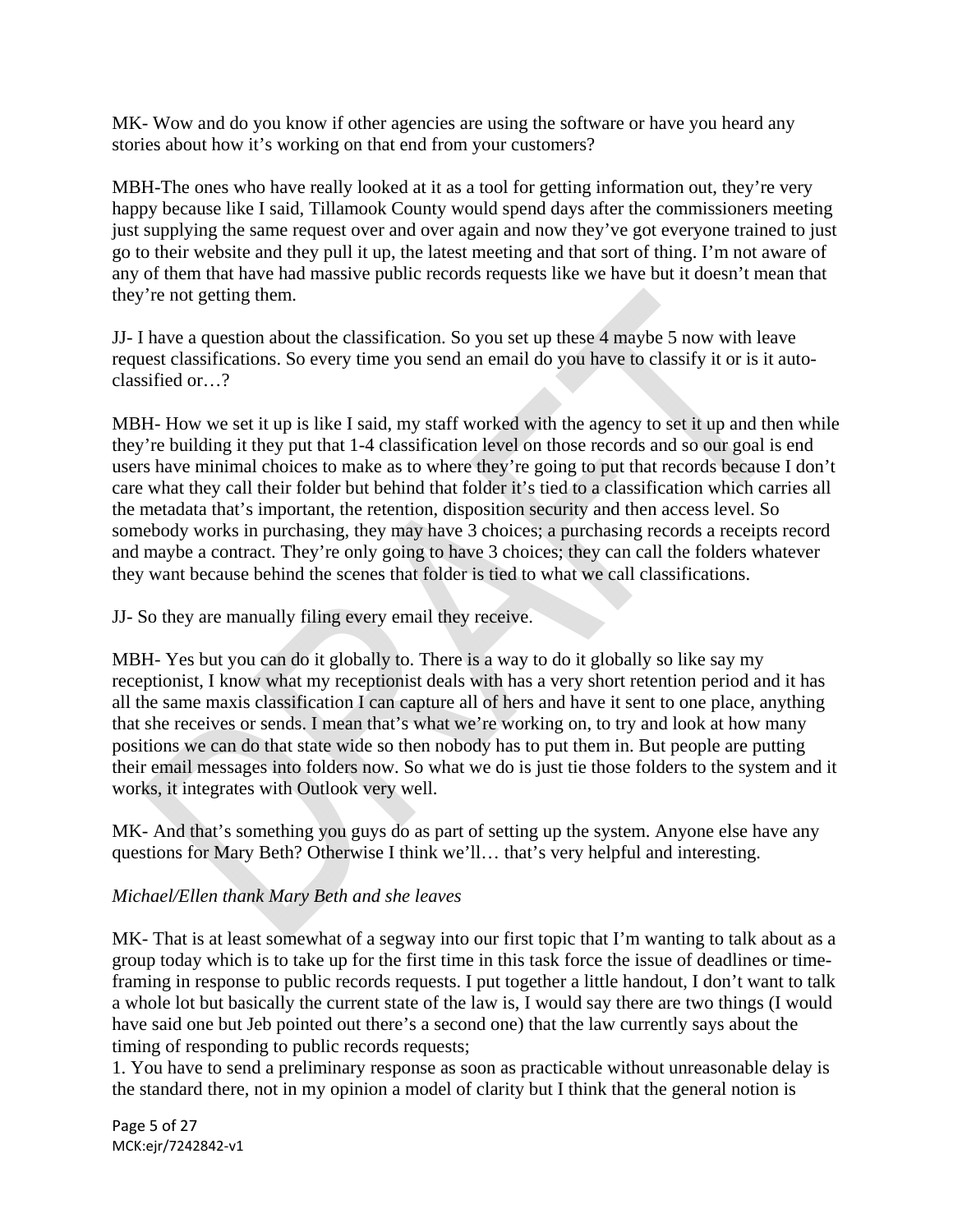pretty obvious. You're expected to do it quickly. The statute sets out I think six things that, that can be. It could be records that are requested it could be a statement you don't them, it could be a statement that the records are exempt from disclosure or it could basically be you don't know what you have and you'll get back to the person and tell them whether you have anything and what it will cost and in rare cases if federal law prohibits you from seeing whether you have anything or not then you can tell people that federal or state law I should say. The first deadline imposed by the law is 'as soon as practicable and without unreasonable delay' but that doesn't have to be the records someone is asking for. So I think that's important to keep in mind, and then the other language that's relevant in the law provides that the public body is it to provide proper and reasonable opportunities for inspection and examination of the records. So we have as soon as practicable and without unreasonable delay and then we have proper and reasonable opportunity, that's the current state of the law in Oregon. I included in the material a bunch of standards from other states as well as recent sort of attempts in Oregon to change that and impose something that's a little more rigorous that gives people a better idea of when they can expect to hear from records. The most recent one and kind of the one that I like for simplicity and elegance I think was just last year, HB2130 which ended up not passing would have imposed a 5-day deadline on the first piece of the initial response. A 10-day deadline that is extendable on actually getting the records out and that's I think fairly similar to where the proposal in 2011 actually ended up but it managed to do it in a page instead of maybe two pages so I think I prefer it for that reason. I also included and I don't know if you guys had the chance to look at these examples of what other states did, I don't want to go through all of them, what I really would like is to have a conversation about what you all think about the various both Oregon proposals other state rules upsides, downsides, and I know for a fact Jeb Bladine has some thoughts about this. So I think in addition to just asking everyone generally maybe Jeb you'd like to get us started with this conversation?

JB- OMPA had a lot of discussion about the original bill. I neglected to say that it did end up with 10 days not 30.

# *Group goes back and forth on 10 days or 30, agreed on 30.*

JB-We had a lot of discussion I think OMPH might have opposed that bill if it had moved. You would think that we would think oh great, finally there's some clarity its 5 days and then its 30 but this current language while vague and unclear it has really a lot of strength about it at least locally. Big ranging requests would go all over the place but the idea of as soon as practicable and without unreasonable delay has strength at the local level we know whether a local city, county or school district is being reasonable or not if it wants to wait 5 days or do a 5 day stall and then wait 30 days to say well we're going to claim an exemption which this language allows. So OMPH just felt that there was a lot to talk about and then we abandoned that discussion because it seemed pretty clear early on that the bill wasn't going to move. We kind of assessed the politics of it and said we see where this is going.

MK- One thing I would say about that Jeb I mean I don't think there is any reason necessarily that as soon as practicable and without unreasonable delay necessarily has to be deleted but I do just want to point out again this is the requirement with respect not to the final response but to initially essentially acknowledge the request. I'm hesitant to lean a lot on that language because

Page 6 of 27 MCK:ejr/7242842‐v1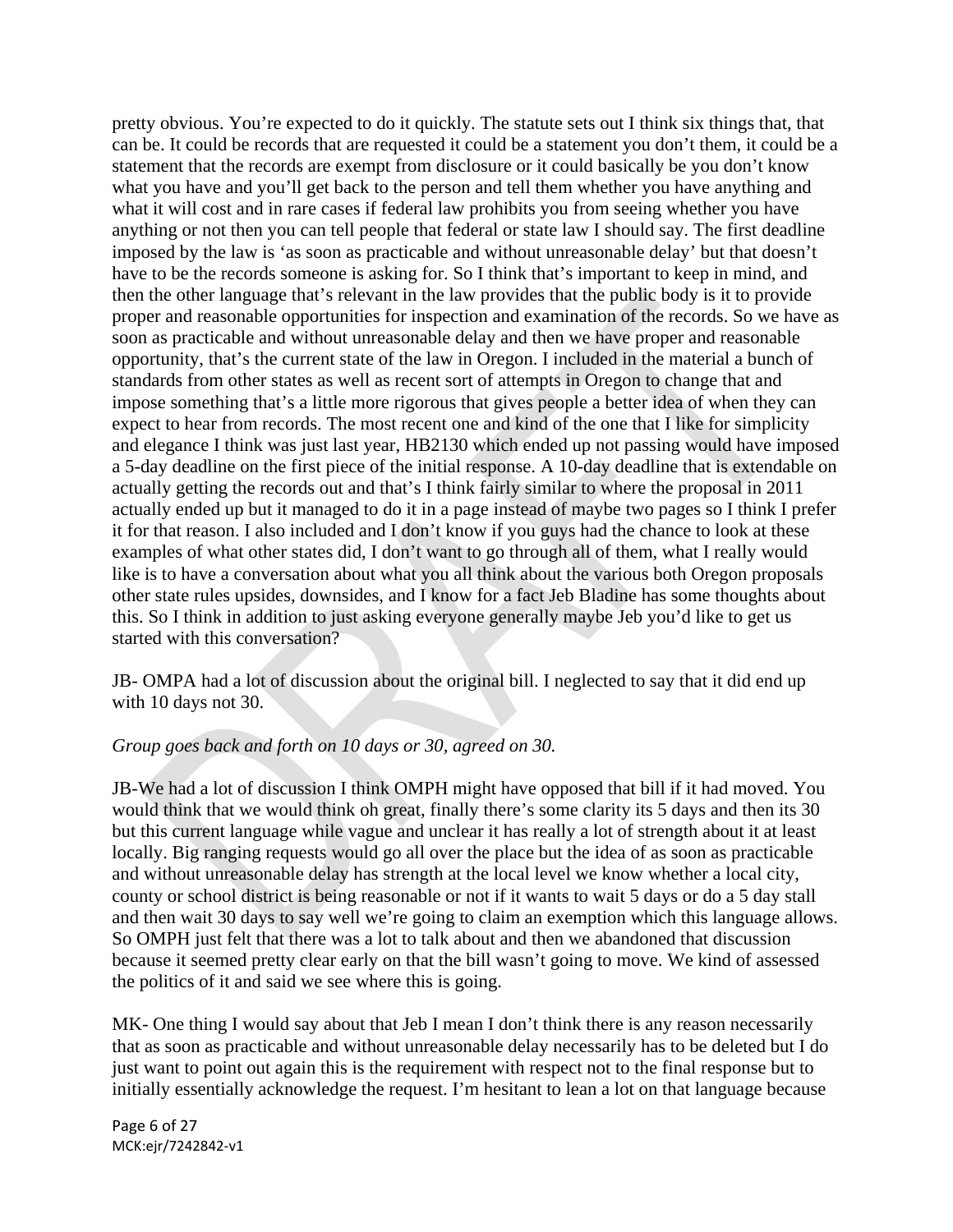all that requires is you to send out an email right away that says: "Hey we got your request and we don't know if we have anything or not but we'll get back to you in a reasonable amount of time," and you've complied with that without really advancing the ball substantively in any way.

JB- And I guess you can use that and somebody might and some do, clearly, for the most part locally. For the most part they just don't do that in my experience. They, the local, who we're asking for a record from the local city, county and school district and special districts and for the most part they don't just say oh great there's some vague, we think we'll stall this out because it's vague and so It may be that it's ok to have clear deadlines but not throw that phrase away in its entirety it's overriding phrase but in no case longer than 30 days. As soon as practicable and without unreasonable delay but in no case longer than... might be better than to just toss it.

MK- I know Scott and Rob you guys worked on this pretty extensively didn't you? Representative Helm were you wanting to say something? I guess not, I thought I heard something from the phone, sorry.

RB- We were mostly reactive to the bill. I guess at least I sized I thought that bill was on the verge of passage. That had been worked pretty hard and got sent to ways and means, until the end of session I think that bill was still live. Scott and I worked pretty hard to make it workable from its original for which was a disaster for other reasons. Not the 530 but at kinds of other things that were in that bill. *Inaudible* I think in the end, I'm not going to speak for Scott but I think in the end our members were like 'ok'. I mean they weren't going to be upset if the bill died but they certainly weren't going to fight it anymore, we kind of just walked off the playing field once we got it into the shape that its in. I don't know, Scott may have a different take from his members, I've got 46 he's got 242.

SW- I could probably speak to the virtues of both approaches largely because in 2007 I was part of the group that negotiated the current status of the law that Jeb likes so much and I was part of the group that negotiated 4130 so I could probably speak to the virtues of either approach. I think the, and this topic is something I've spent probably all 10 years of my time at the league thinking about or at least quite a bit and trying to find a way that makes the public records, the time lines and things. Make sure people are getting information promptly which I think most of my members do that. I think we cities are pretty good at it but then address the rare instances of noncompliance and I don't know that we've ever come up with a method that adequately does that. I think creating a timeline for someone that simply doesn't want to return a record is helpful, but I think as soon as you do that you also create a way for someone who probably would just turn around a record very rapidly who maybe doesn't want it out, you give them 30 days and I honestly don't know what approach makes us more transparent or more accountable. I guess that's been the challenge we've had. How do we write a bill that doesn't penalize the vast majority of public bodies that do this well. That was ramble-y but this is something I've put a lot of thought into and I still don't know that I have a cure.

MK- So I had understood Jeb to basically be suggesting that we could keep in this language of the initial response that the 5-days is like an outside deadline bill retaining the notion to be as soon as practicable. Which seems like is as close as we can come to accomplishing maybe what

Page 7 of 27 MCK:ejr/7242842‐v1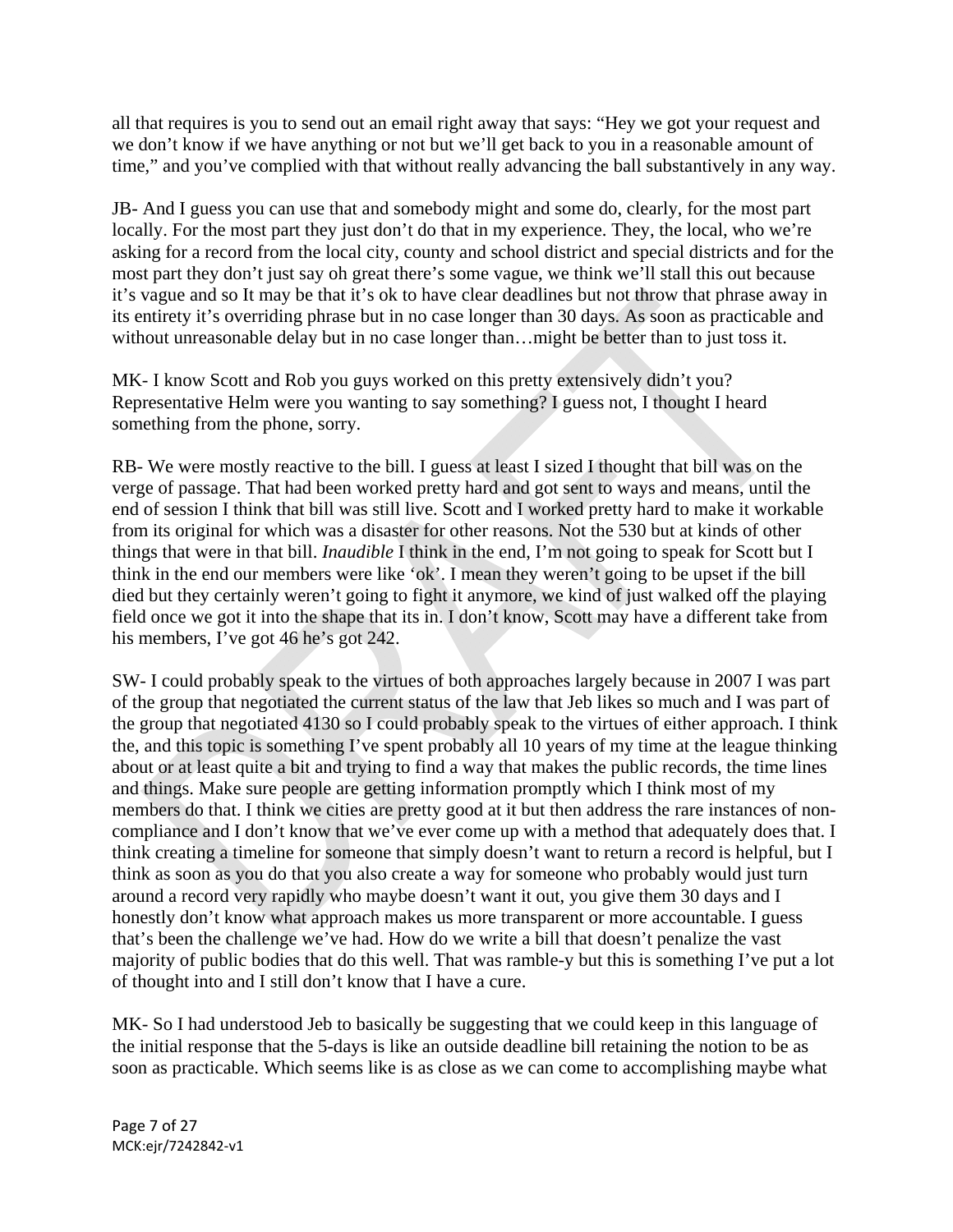you're talking about in language but I don't know if the idea of putting that back in there would create other problems.

JB- We (kind of like what Scott just said) we didn't know. We thought, the group that discussed it thought that it was somewhat politically motivated that it was inappropriate to occur in an off year session and when there was an AG's task force going on, where really important stuff like this was going to be talked about and discussed that it was a quick run thing. I think that our lobby sort of convinced us that well we'll let you know at the last minute if we think it's going to move and that didn't happen and so we kind of walked away from it. I'm not saying we preferred the vague language compared to any absolute, that isn't the case, we just think it needed some discussion.

JK- How often is this a problem?

MK- How often is it a problem that records don't go out in 30 days or...?

JK- The current language, how often has it become a problem?

MK- Well if you define a problem, people getting annoyed enough to write the AG's office a letter or asking us to get an agency to respond to its PRR I would say it happens a few times a month at least.

RT- I think the other thing, Michael I had that same question, is remembering the audits division and it found that for routine public records request they get fulfilled in a timely manner, people get the record without a problem. But it is more of a problem when there are the big complex requests that are asking for all kinds of things and that's when it is going to take months and months and people have a right to be upset about that. But I mean I think it feels like the language in the statute works very well for a great deal of the routine requests that are already out there. I would be nervous about changing the law to make rigid deadlines because there are some complicated requests that take a long time, because if you put a 5 day or 30 day deadline in there even if it's an outside deadline that will be the defector and then all of these routine requests are going to take a longer time.

MK- One of the things I think…

ER- Les was next.

LZ- No go ahead.

MK- You should make your comment.

ER- I wanted to hear what you have to say Les.

*Laughter* 

MK-She would rather listen to you than me.

Page 8 of 27 MCK:ejr/7242842‐v1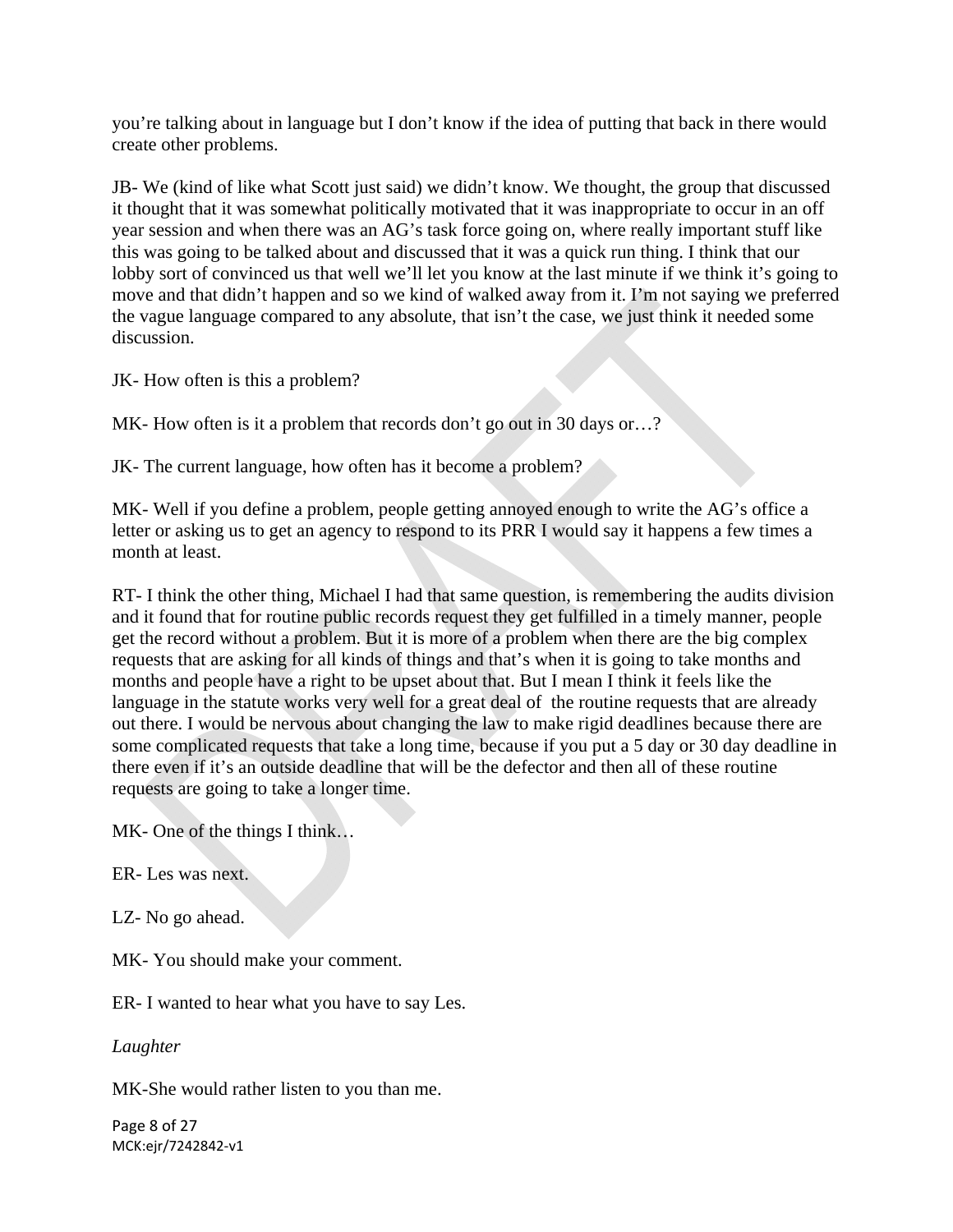LZ- I guess be the minority voice because I think it's more of a problem than might be apparent. I'm just speaking from dealing with this for 40 years in this state . The reasons it's a problem varies from time to time the massive complex requests such as; all the governor's emails I think everyone recognizes that's a special circumstance and you're not going to write a statute to guard against the one every five year time, but my experience suggests with all due respect to Scott, that you have changeover of staff particularly at the local level and also state agencies. People don't have a clear understanding of what their obligations are. I made a note to myself that as we go through this entire process where are we looking at certainty, clarity and consequence will help everybody. I think by putting in some deadlines provides guide posts for everyone to agree on. With all due respect we could have a debate on what seems like unreasonable delay to you, to me. So I think we ought to go with putting deadlines in and I note that the AG's manual provides guidance that on average 10 days is an average response time for providing the documents not just responding. I think we ought to, that has worked very well and I think we ought to codify something in that range.

MK- I'm trying to think on the other thing, oh go ahead senator.

JK- Just looking at current law, it's vague. Basically what's it's supposed to be saying is; as soon as a request has gone in and as soon as practicable you should acknowledge the request with either the information or what you have to do to get it or you don't have it and it doesn't really say that. So what we're looking for maybe is just a language change to make sure that: you make a request at my agency, I have to acknowledge that request and tell you, either give you the information or tell you what we'll have to do to get it. Just by making a response to send folks says 'well we have to give it all.' So I'm just kind of massaging words here a little bit.

JB- The 5 day happens a lot. That's probably the biggest problem that we face a lot is people spend two weeks, a month if they want and not respond and then you start battling about getting a response so having a five day is really good when we got in our discussion was just to…

# *Keith Shipman leaves*

JK-Well now if we're talking about the initial acknowledging the request.

JB- Yeah the initial acknowledging request, very important. It's whether or not we didn't want to modify 'oh let's take 30 days to finally claim an exemption on something.' The thing is we just didn't want to codify that as something people do as norm. If it has some as soon as practicable and without reasonable delay over the top of all that but in no case longer than , then you can kind of do both. But the 5 day was really good and we do have some that get abused and get stretched out over 2, 3, 4 months of we're still looking.

JK-10 days but..

JB- So it's still the majority of stuff locally that we ask for that people treat with a very high priority because of this language. So this vagueness works in a serious percentage of the time but still is very aggravating when it's abused.

Page 9 of 27 MCK:ejr/7242842‐v1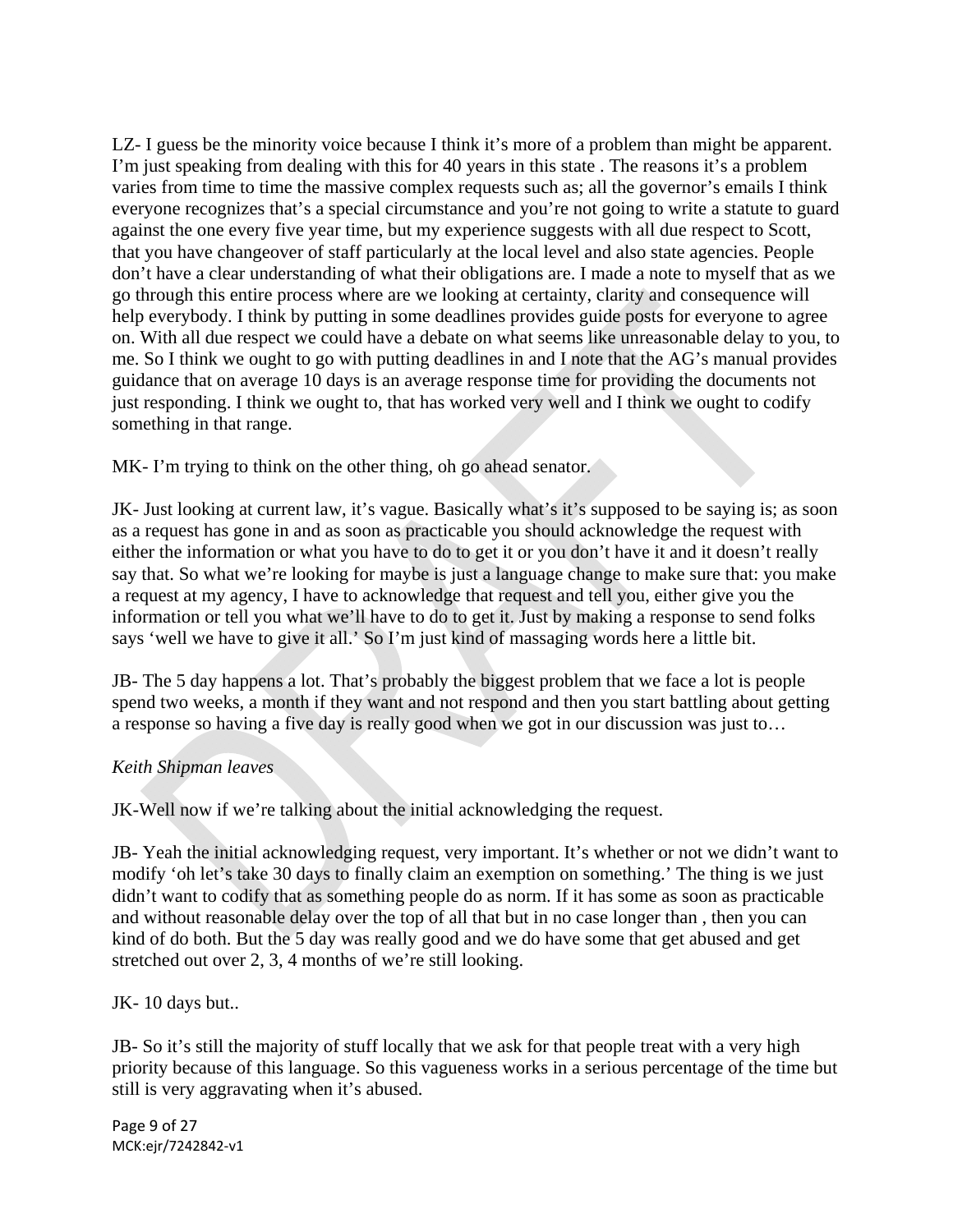#### MK- Betty, did you have something?

BR- Looking at senate bill 41 in 2011, even though it's long its very reasonable and thorough for paragraph 55 both, it seems practical and convening phase. I'm thinking that for the public that is left hanging is it a public service. I mean we've given it acknowledgment and estimate and one of my hats is with Oregon school boards and I'm aware that there are some unusual circumstances where it is very difficult to comply for example school districts that might have simply closed down for the summer or might not have enough staff some sort of an exception could be built in but I actually liked the thoroughness and the balance of senate bill 41 and I was just wondering if you had any comments on what happened. What the political environment was then.

MK- Not really, I think there are a lot of things at play. A mistake that I would like to avoid repeating here was I think tying the lengthy review of exemptions with the more procedural review and I think that made people nervous at least with the lack of such on this one and the lack of buy in support from stakeholders made people nervous but I don't really want to rehash too much of that.

BR- Ok, well I was just wondering about that 1440 sub 2 seemed like a good language reasonable approach was there, is there anything from that, that could be salvaged without a lot of push back?

MK- I mean I, it seems to me that it's very similar to what Jeb is suggesting, if you just replace the 10 with the 5. To me it makes sense to do that and I think that, that is probably what was intended in 4138 anyway since at the end if you look the exception towards the end and you mention the need for exemptions for people that don't have any staff for example that's built into 4130 but the exception then provides that if you're in the exception then you have to nevertheless respond as soon as practicable and without unreasonable delay. So I don't really think the intent at all was to move away from this idea and Scott/Rob feel free to jump in here. By providing 5 days I don't think the idea is that you would never do it before 5 days right?

SW- No, it was intended as a ceiling not a floor.

MK- Yeah, so it seems to me that, that is probably doable, kind of combine the two as a proposal. It doesn't really get to the substantive response time and the 30 days. What I like about 4130 a lot is the way it encourages by actually requiring ongoing communication from the agency with the public body that has requested the records, 'hey it's been awhile here's where we are.' I think that is something our agency tries to do anyway and its helpful, it often keeps people from getting unhappy with us when they understand yeah we pulled 6,000 emails so it's going to take us a little while to review those. I like that, that is built in here it requires the agency to be sort of proactive in keeping that line of communication open 30 days Scott or maybe Rob would be willing to talk about that move from 10 to 30 and why that's important. Rob, can I put you in the hot seat this time?

RB- I don't know, did it ever start out with 10?

Page 10 of 27 MCK:ejr/7242842‐v1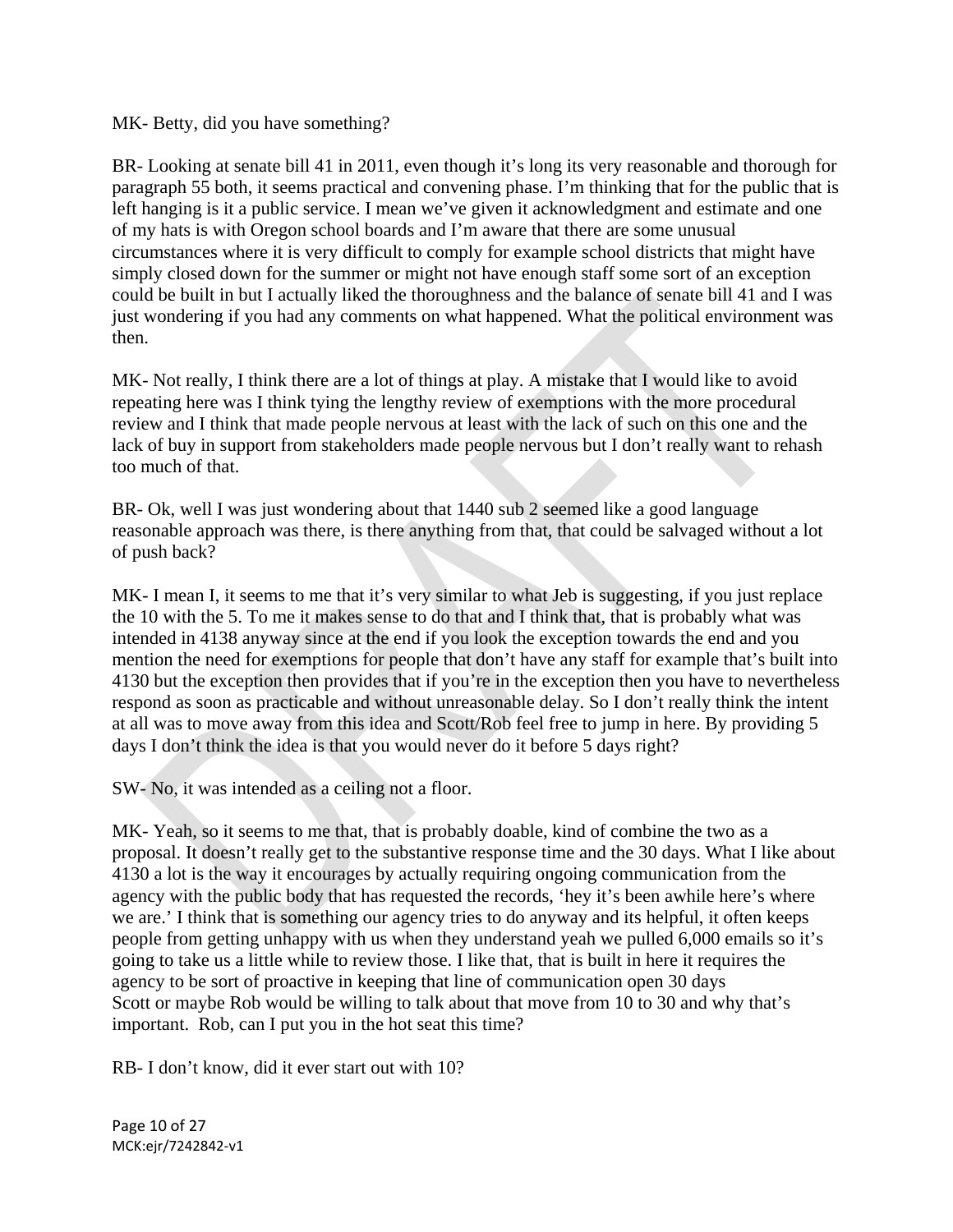MK- I thought it did.

SW- I don't recall it starting out with 10.

MK- Maybe I'm mistaken.

RB- I thought it was always 530, I don't think we tinkered with that.

JB- It was the previous bill that had that. That Betty's talking about.

MK- Ohh…

SW- 41 and I, I don't want to go there either

#### *Laughs*

JB- I think that the 30 days you have an out, you have 30 days to 5 different things. Maybe if you say you must do that within 10 days and each 10 days thereafter you still have an out each time. Well what's the timeline now, what's the timeline now.

MK-Right but it also provides a challenge there, repeated invocation of that extension of the person requesting records if you think they're just yanking your chain you're giving it direct. I said that we get a couple letters a month probably from people senator. The current law is actually, it's not written specifically in statute that we even need to look at that timing issue we just came and concluded that to have meaningful authority to review disclosure decisions we must be able to take a case where someone is effectively denying your record by just repeatedly delaying it. But this would actually make that specific in the statute and the authority to do that which may not be apparent to people who are requesting records, now they would know 'ok, I don't have to believe them that it's going to take this long and I could challenge it'. Based on the repeated invocation and I think that, I don't know 30 days, 10 days if we view it as a ceiling and not a floor, I don't know. If there are ways Jeb, to make it clearer that it's a ceiling and not a floor do you think your members concerns would be diminished by that?

#### JB- Say that again?

MK- If we could say you're responsible for in all cases providing a record a soon as you reasonably can and here are the time frames. Would that be something that would assuage your member's concerns?

JB- I think so, I mean it would be better than what we have now don't you think?

LZ- Frankly I'm troubled by the 30 day posture.

JB- That's what we got caught on.

Page 11 of 27 MCK:ejr/7242842‐v1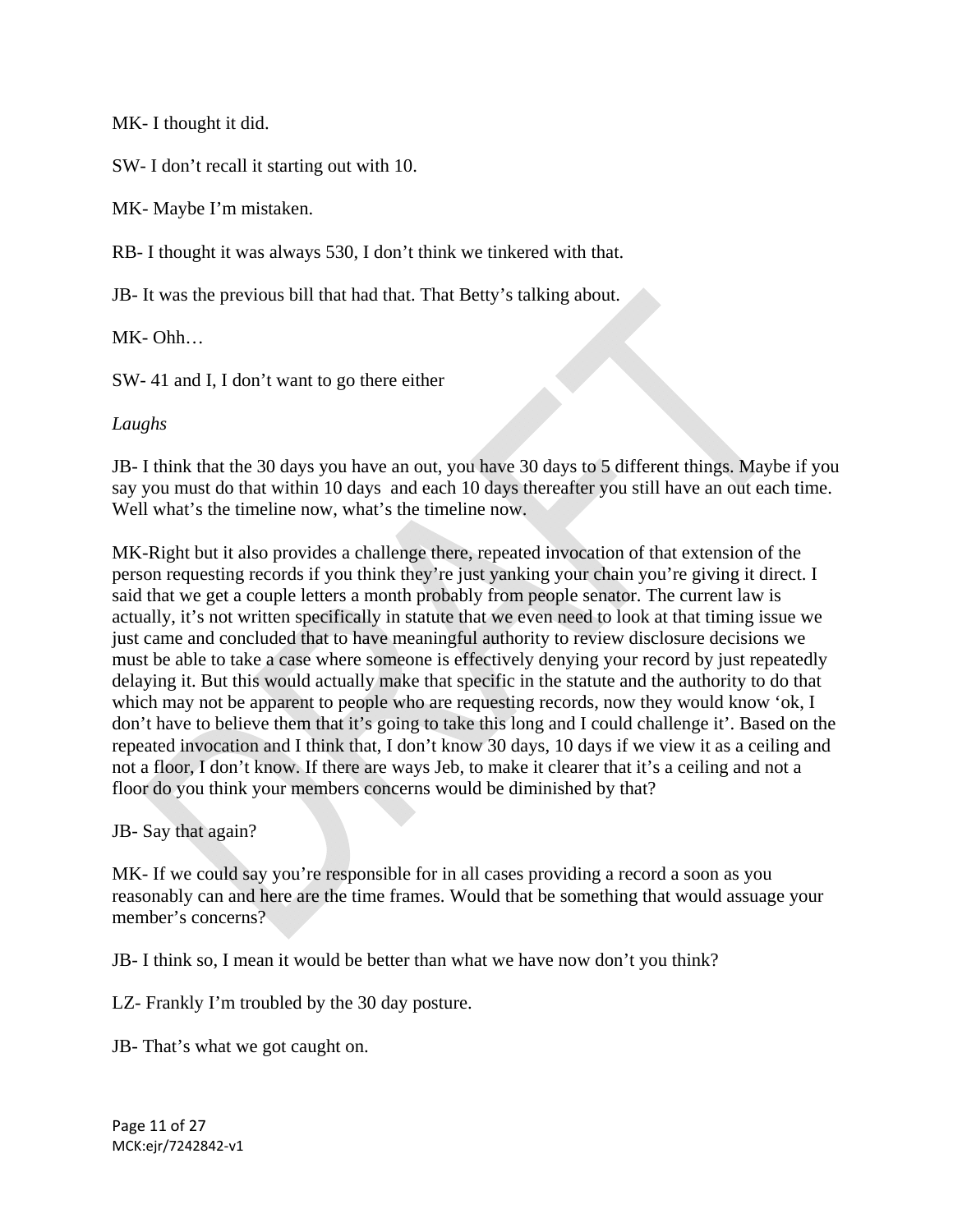LZ- Well and again I go back to the AG's manual that sets the 10 day standard which we've all been operating under and the majority of circumstances that standard works fine. I think why don't we set that as the ceiling and then build in the exception to that, for the extraordinary requests rather than building in a month long window that people could use for any requests, right? If I'm understanding the track here.

MK- Yeah I mean you could read 4130 that way but I think that the intent was really to set ceilings, right?

LZ- Well I think a 30 day ceiling is too high a ceiling for 98% of the requests that...

MK-Scott?

SW- One of the challenges we have in discussing PRR's in the building is that everyone thinks PRR looks like whatever they're asking for. So a lot of reporters (forgive me) tend to think it's emails and memos and documents but from the same perspective we're talking about. I mean we probably get PRR's developers who need documents in order to get secure financing and so they're asking for mapped out non-digitized data related to land use decisions. This is something I know city of Tigard (50,000 people) this is something they would have to go out and hire a temp for and issue a public contract for printing services of some of these requests. They're not all that unusual so if you're going to, my point is you can't treat every request like it's the same. I mean different types of government get different types of requests for services and I'm assuming ODOT is probably in a similar boat, where people are asking for maps and photographs at intersections prior to litigation. The term PRR encompasses a wide universe of records and documents that we need to be cognizant of.

MK- Pretty much anything a public body might do.

SW- Yeah pretty much.

RT- If I might build on that I think what I'm hearing is a one size fits all may not work for all records and public bodies. That's part of what I like about the flexible but urgent standard in the law right now. It is flexible to fit all these different public records and public agencies but it does say 'as soon as practicable without unreasonable delay'. So the message is clear for everybody and I think that to get back to what Les was saying, I agree with that, I think certainty is good but also what you're talking about the consequence is important. So you can put a 5 day, 10 day, 30 day schedule on this or you can have a flexible standard in the law, what's the consequence if I fail to meet either one of those?

LZ- Well I'm glad you asked that question.

RT- I think that where you need the hint. You can have whatever deadline you want you just need some hammer that you can use if you feel like you're getting jerked around.

LZ- The hammer that I saw in 2015 3505 where by a certain deadline if you haven't complied you can no longer charge a fee, that to me is a pretty poignant hammer. Right?

Page 12 of 27 MCK:ejr/7242842‐v1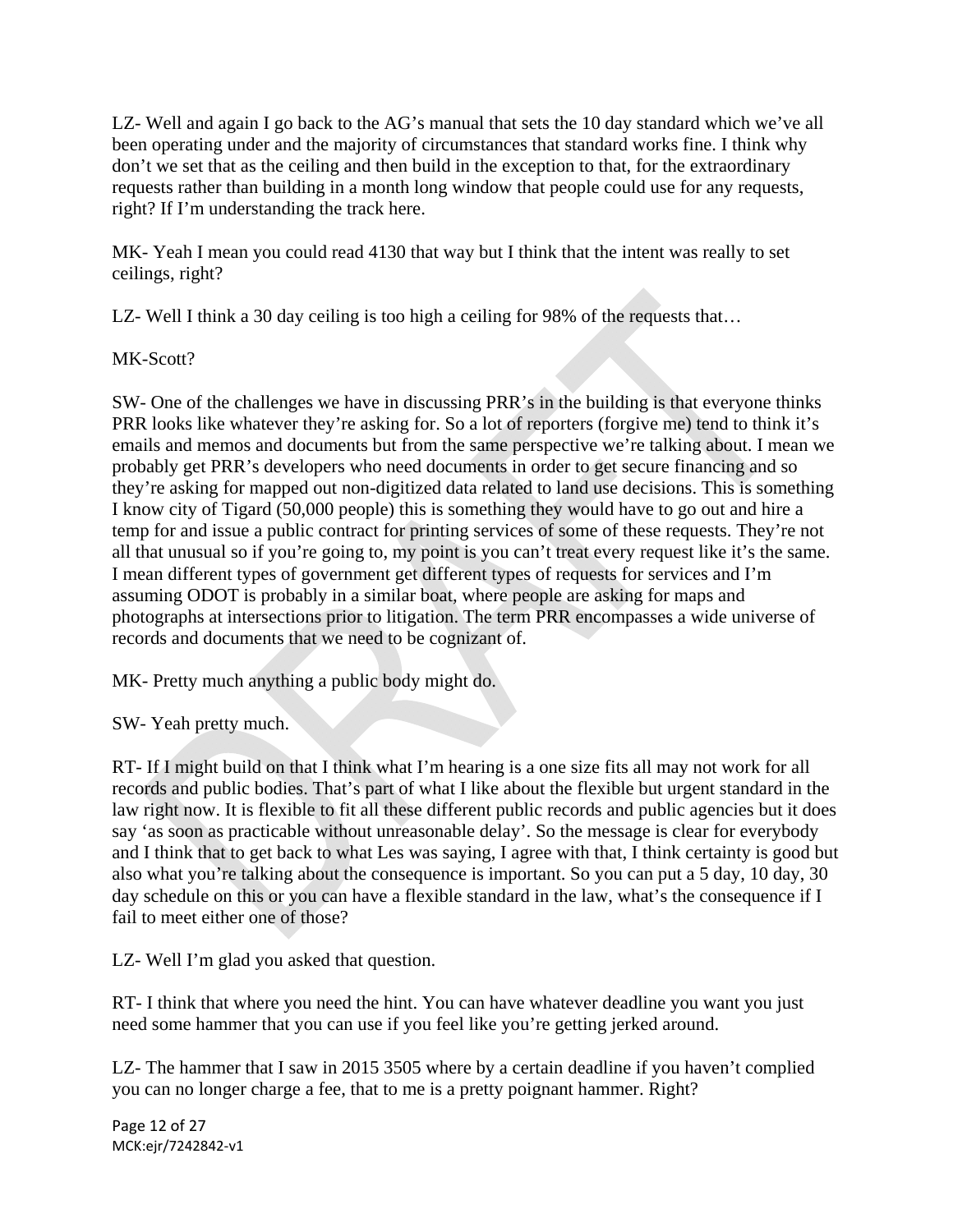MK- My concern with 3505 to be honest is it seems like you're encouraging people then who don't necessarily need everything under the moon to ask for everything under the moon.

LZ- But I think you can build in. That's why I think you've framed language, if I may, to deal with exceptional cases the kind of cases that Scotts talking about and build in more certainty for what you would consider the routine run of the mill PRR. You know, planning commission, grants and those sorts of things. The most trouble I ever have with government agencies is the lack of clarity. While we understand because we work with these, we know what unreasonable means but for a city clerk or a school district official or someone from DOC that doesn't mean anything to them. That is a subjective frame of reference. So I would recommend I would build in a ceiling that accounts for 95% of the records and then build in the exceptions and the escape valves to deal with the more complicated requests that account for both time and the cost.

MK- So I think what you're proposing Les looks something like 4130 but says that after 10 days you need to send a letter explaining where you are and extending the deadline rather than doing it after 30. Does it really at that point make sense to continue reporting, assuming that we did that, does it make sense to say then every two weeks there after just send another update or is it maybe that's the first one and you set some sort of expectations in that first letter for like…what are you thinking Jeb?

JB- I suppose I mean if they're not providing and they're supposedly providing for some kind of timeline in that response, 10 days. Sometimes I think it ought to be 10 days for the media and a month for *(laughs)* kind of like an executive ruling.

RB- Well except everyone is a member of the media.

JB- I know. I'm just saying we do understand that government gets all kinds of requests that are just off the charts, some from media too certainly, but when you get everything, private sector can run wild on ya. (*inaudible side comment between Ellen and Michael)* So I would agree with Les, given what if it's 30 days or 10 days the 10 days doesn't provide any less capability to stretch it out to something that's reasonable under the circumstances, is that enough time to determine that

MK- I mean it could be that we need to add a  $4<sup>th</sup>$  category. I mean I can think of times frankly when it's taken two weeks to figure out what we even have. It's not unusual if it's a request for something out of our storage facilities so the state archivist was here and she eventually gets our records that are slated for long term retention, but in between when we give them up to her and when we no longer have a day to day need for those records they live in a warehouse that's like something out of the end of 'Raiders of The Lost Ark', right, and if we have to get records from there we may not know for two weeks but I think that is something you could address just by saying option D, these records are not immediately available if they exist at all. We need some more time to even tell you.

LZ- Could we marry some of these ideas and I'm going to spin out a thought. Could you create a category that allows a public agency to declare an unusual circumstance and then state a

Page 13 of 27 MCK:ejr/7242842‐v1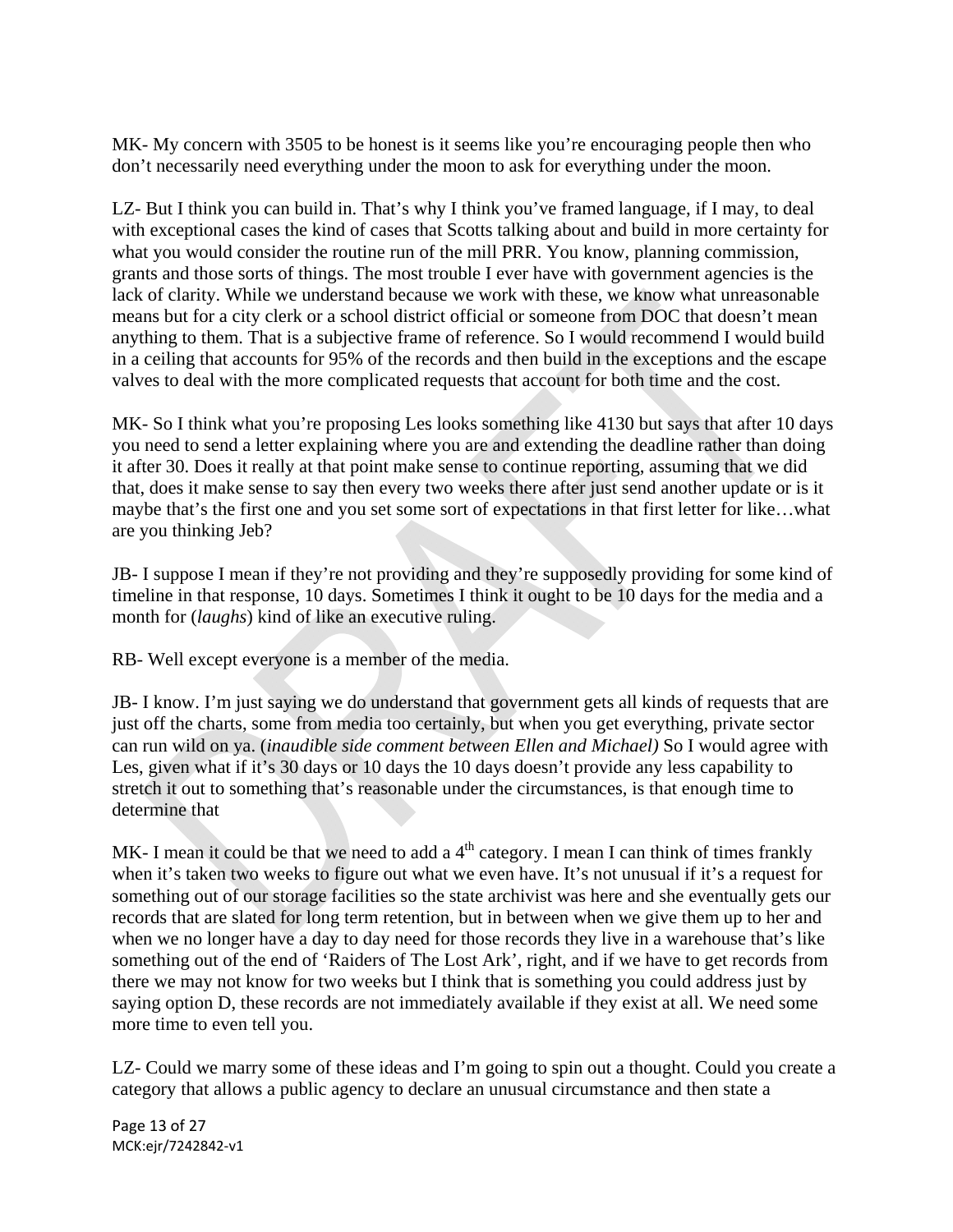reasonable basis for needing additional time. Then you couple that with some sort of consequence that if they state a reason that is not in fact true or is a tact of delay there is some consequence for falsely asserting need for additional time. That way you give the agencies a time and ability to invoke the safety valve to go find the records and archives but you also put some sort of a hammer there so that you don't give them a free pass to just say 'well we just can't find this stuff' when I know it's in the bottom drawer of Sally's desk. Is that possible?

MK- I mean I think, Scott do you have…

SW- I don't know, I mean I see It actually can take a fairly long time to establish that you don't have a document. I mean that actually takes more time than establishing that you do. So I don't….I'm not sure how to craft.

LZ- So I'm not looking for crafting something very tightly at all and I'm not a lawyer that's why we got a room full of brains in here but I'm looking at some sort of element in the statute that says a public agency can exceed the 10 days or whatever date it is by declaring that it has a reasonable need to find records or consult, whatever the reasons are but again, build in, because we just talked earlier again 95% of the requests from everybody get handled without much controversy, correct?

SW- Yeah I mean most, I didn't put a number on it but most requests, I think it's probably your experience too they get handled without much incident. Where I do sort of run into a problem with a timeline is strict timelines for a city is if you have a city recorder for all of my members, a vast majority of my members the point of contact for a PRR is the city recorder that city recorder is also doing a number of other things. Probably the bailiff for the municipal court, they're doing planning and handling permits and what not so however we craft a deadline what the league could never agree to is something that required the city recorder to let the requestor skip the line because it might be important and without undue delay for that record to get delivered but the person who needs to have their municipal court issue resolved or the person who has applied for a permit is important too and we don't want to say the PRR is more important than all the other essential functions that, that employee is providing.

LZ-Well I don't think that's at all what...

SW-I think that's what you do when we start talking about some of these harder deadlines that I think you do create a scenario where the requestor skips ahead of somebody else that's asking for an essential function from that employee.

MK- I was just asking Scott a question. Was it that feature Les described in particular or was it that it's starting to go in a direction?

SW- I think that's sort of where we're going with this 10 days discussion on these hard deadlines. Again, because most requests are getting handled regularly but for that complex requestor, requests, I think when you do put in those deadlines I think you do create a scenario where the PRR takes precedence over the other essential functions.

Page 14 of 27 MCK:ejr/7242842‐v1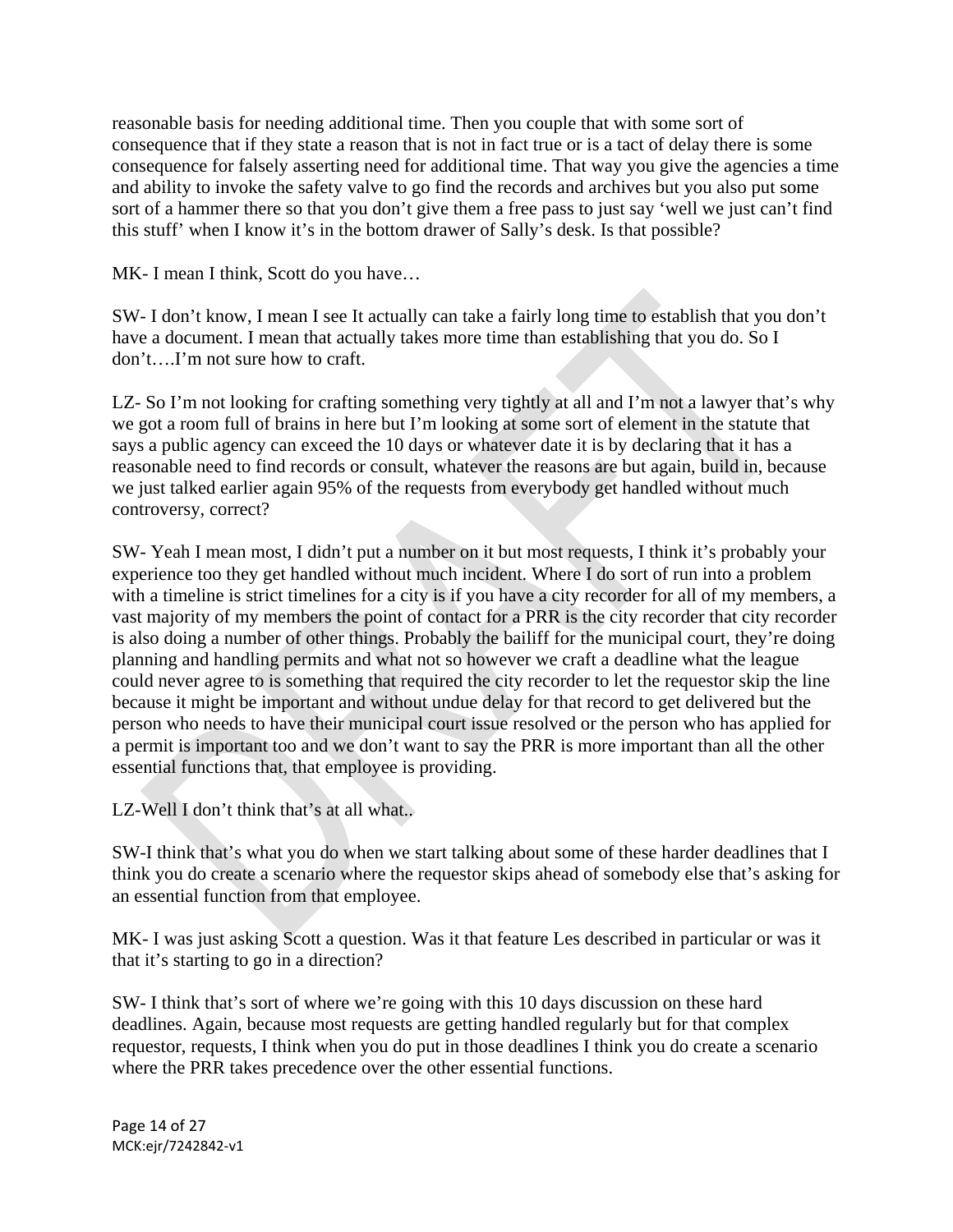LZ-If there's a safety valve for those extraordinary requests that takes care of the issue doesn't it?

RB- And that's what I want to address because I don't agree with the characterization here that 95% are just this simple immediate boom then 5% are the complex. That's not what I have experienced at all at the county level. I've been a county attorney for 16 years, there were that easy ones and I would say the majority are the easy ones; 'oh we just need minutes, email' boom done, in a matter of moments. Then there are the incredibly complex ones that cost a lot of money and take a lot of time. Then there's a whole bunch in between where dealing with this public records request is going to take me about 8 hours or it's going to take 4 hours and I'm a clerk or I'm a whatever and I've got all these duties. I want to be able to find that and plug it into my calendar and now I've got a 10 day window. It's not an extraordinary thing but I've got to find 4 hours out of my next week and so somebodies getting off my calendar that doesn't deserve to get off my calendar because I only got a week and a half to look, that's all my time. I've dealt with those personally and to me there has to be some level of flexibility because I think that's justifiable. Now you're not going to bump all these other people off because I have to meet this 10 day deadline because I can't say this is extraordinary. This is going to consume one of my days this week.

SW- The way we addressed that in 4130 is that we put in this petition for the district attorney or for the state's case it would be the DOJ so that there was a third party that could before, some intermediate step (if you will) between going to court or just not getting your document so we did put in this review and I think that is probably a good frame work for finding a way to get at that instance where someone like you is, Sheriff Pulmer where you could go to a DA and get some relief.

LZ- But let's play that out, if I'm a public employee and I know that the only consequence is that someone's going to go asking for a review from the DA that gives me the time I need, I don't have to perform and if I have to cough them up I'll cough them up. If I don't what incentive is there in that process for the public employee to abide by the reasonable and practicable standard if they have this outlook that 'well if they can don't like it they can just slump and go see the DA and we'll burn up another 30 days on the calendar that way.'

MK- I don't want to argue with both of you, I like both of you. I mean I think the problem you just described Les, like if you believe that's a problem I don't know what the solution is, like no deadline is a solution to that, right? It can be hard it can be soft it can be no deadline at all like if somebody wants to wait until the DA or AG tells them to turn over a record it doesn't matter what the statute says right? They can do that and I don't think there's a way we're going to be able to fix that but I had understood your initial suggestion anyway more like a lot of what 4130 already says actually. That actually after you would say 10 instead of 30 days the public body has to send out a letter or email or whatever and I would imagine it could be a formal email that says either 'hey here's what we have that you're entitled to or hey we haven't been able to get to this yet and we expect that we'll be able to get to it in the next' which is what 4130 lays out and you're really to me seem to be more suggesting that they have to. I mean I don't know what the difference is between that and saying that there's extraordinary circumstances. To me like those don't seem like particularly magic words and so the question that I had was, is doing that after

Page 15 of 27 MCK:ejr/7242842‐v1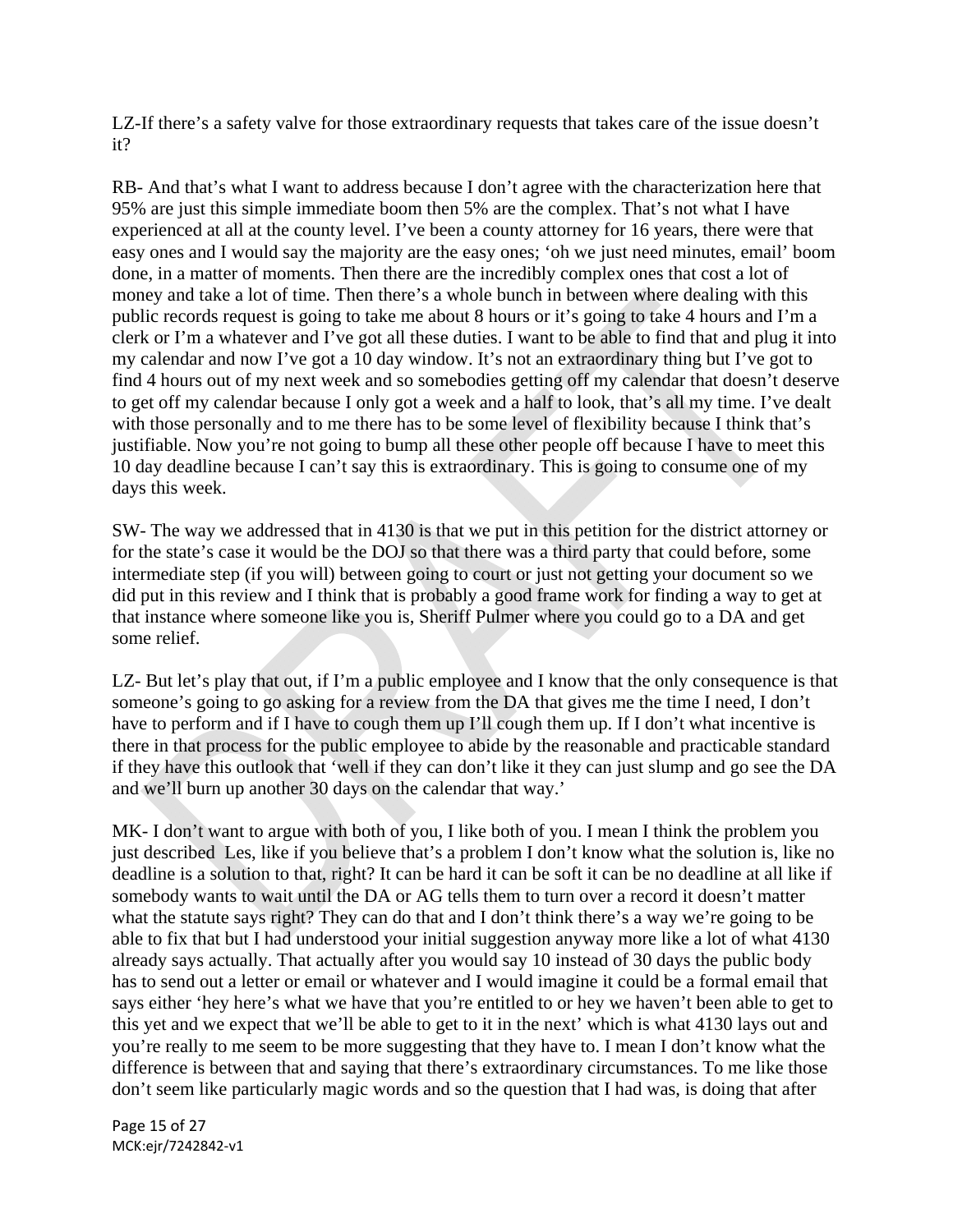two weeks and I was thinking business day but maybe we're talking calendar days but is doing it after two weeks really more difficult than doing it after 30 days, so that's kind of what I was…

JB- When you read what's in there: 'state that the public body is still gathering, provide an estimated date' if you added to it this is number © under the 30 days. Before I say that I guess I find some confusion between the 5 and 30 and which should go under which group. I mean I would almost prefer to see a 10 day with one set of as soon as practicable and without unreasonable delay but in no case more than 10 days, here's a list and if one of those is say that we're still gathering and here's our estimate on when we'll provide something and here's why I would add and here's why I think we need more time. It's still if there's no consequence you're just providing some information and saying why it is you think it's whether it's extraordinary or not or whether half of your staff has got the flu or it's an unreasonable request that's going to take months to do or whatever it is you'll simply have to say we need a delay for a good cause. It seems like people should be able to do that in 10 days, 10 business days.

RB-This is actually…

MK- Yeah there are pieces of it that are..

RB-This is the original.

JB-Yeah this is the original, that's the other thing and it's confusing.

RB-If you take the cleaned up one and A engrossed.

MK- Alright I think I took the amendments and pasted it in here because when I was going through to address Jeb's comment this morning I realized I should probably but I think the only difference really is sub-paragraph C talks about fees, right. That one is not in the engrossed version.

RB- Well and sub-section 5, that all was…

MK-Yeah all of 5 is actually kind of irrelevant to this discussion I think.

Audience member- All the stuff for schools has been rewritten with significant changes to the timeline under 10 in the A engrossed version had some very different language that would buy more flexibility to small special districts and local districts, community colleges, universities to deal with vacation times.

MK- That's in here.

Audience member- Yeah but it's like the language doesn't work, we rewrote it for other schools.

MK-I'm pretty sure I pulled the 10 right out of the engrossed version but in any event.

JN- After it's engrossed.

Page 16 of 27 MCK:ejr/7242842‐v1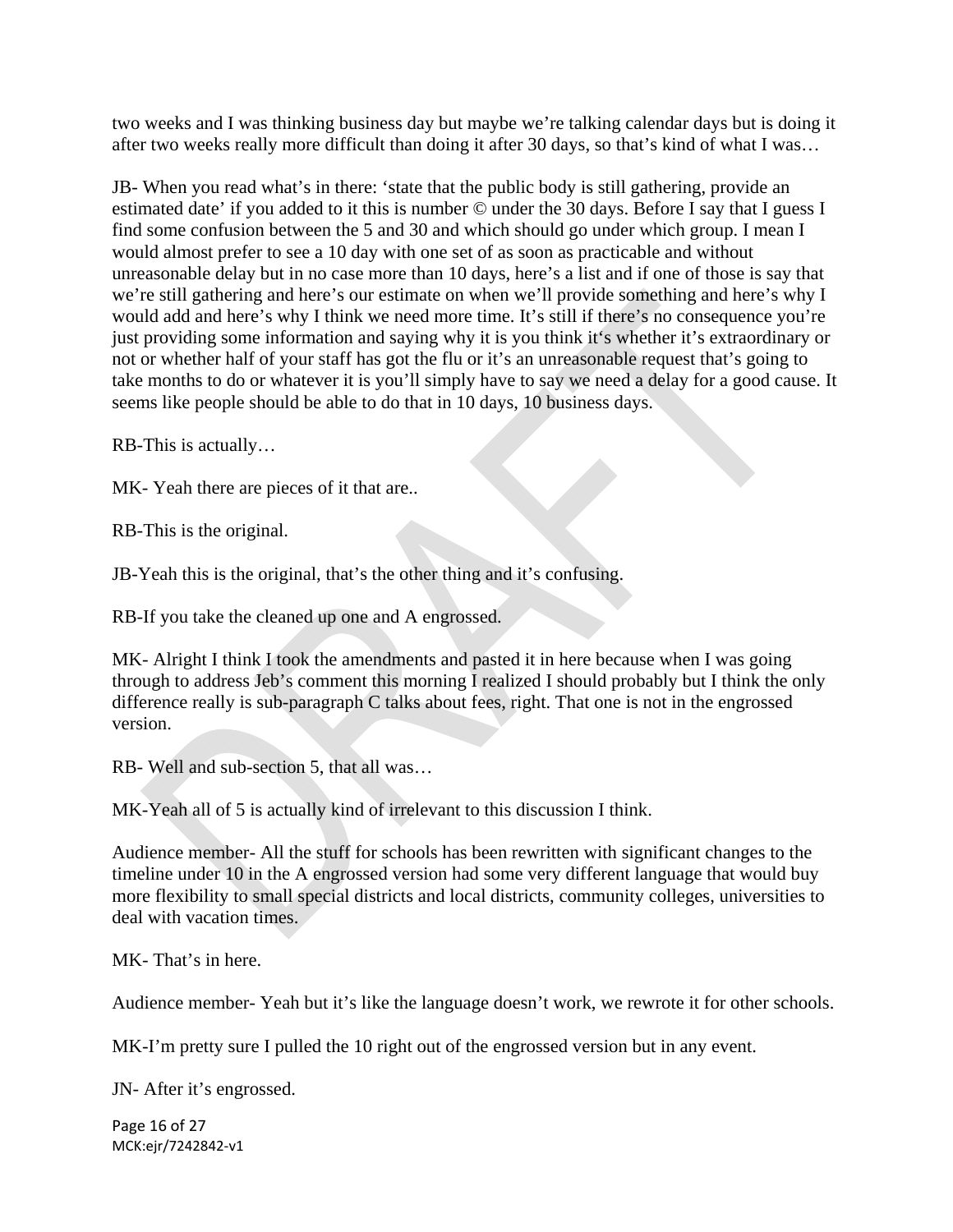Audience member- Yeah and it was sent after.

MK- Ohhh ok.

RB- To a ways and means.

Audience member- So I remember it being a little bit different but this is on track.

MK- Ok, yeah I didn't see those amendments after, I'm sorry. So the 10 is from the engrossed version, 5 all of 5 stuff we can just ignore for these purposes because it's really mostly about fee issues which is not really what we're talking about today. But I don't want to get too far distracted with what's wrong; I think the question is, is there a solution in here that's in reach? My perspective listening to you guys all talk is that you're not really all that far apart. I mean I think the question of 10 and 30 days might be a sticking point I mean that may be just an issue we're not going to agree but the general concept of putting a timeframe that essentially really just imposes a responsibility on the pubic body to do what it can to get the records out but also to be communicative with the requestor when it can't and explain when it anticipates that it will be able to. I mean I feel like we are all in agreement that, that should be in our statute, right? Does anyone not agree that they should not be as prompt as they can be that we're just talking about setting ceilings.

ER- You know a lot of this has to do with a funny kind of almost emotion when you get a request for deadlines and things that we do. The one that comes to mind immediately at least for my purposes is ballot titles because we have you know, very strict deadlines and they always seem like they're upon us before you even turn around. So we deal a lot with the 5 day, the 10 day, not so much with the 30 day, we hardly ever get 30 days to do anything. But it just seems to me 5 days is really really short, 10 days is really manageable almost always unless something is just sort of beyond the pale. I mean it's not enough time to write a fancy you know court of appeals brief but it is enough to do most things. 30 days the problem with 30 days is that it's just east to put things lower down in the pile. So that's why when I say emotionally I'm thinking about how we as humans, just how human nature works. So I don't know if this is steam of consciousness more than anything else but I would really recommend that if we're going to talk about numbers, days that we look at the 10 day as really like a key number, it works for people and it's on your radar. 30 days can, it's just really easy to slough off. Are you going to hate me for that?.

MK- No I mean I think if the question is well what can you expect to get done and if as I think we're all talking about the idea that if it's possible for you to do it in that time you will have done it in that time, and if it's not all you'll be doing is providing an explanation of why.

ER- But here, unless this is something that isn't in the latest version, this allows you that after 30 days to still give an explanation. There shouldn't be a need to wait 30 days to give your explanation for why you need more time. You should be able to give that after 10 days. I think that's kind of what Les was saying.

Page 17 of 27 MCK:ejr/7242842‐v1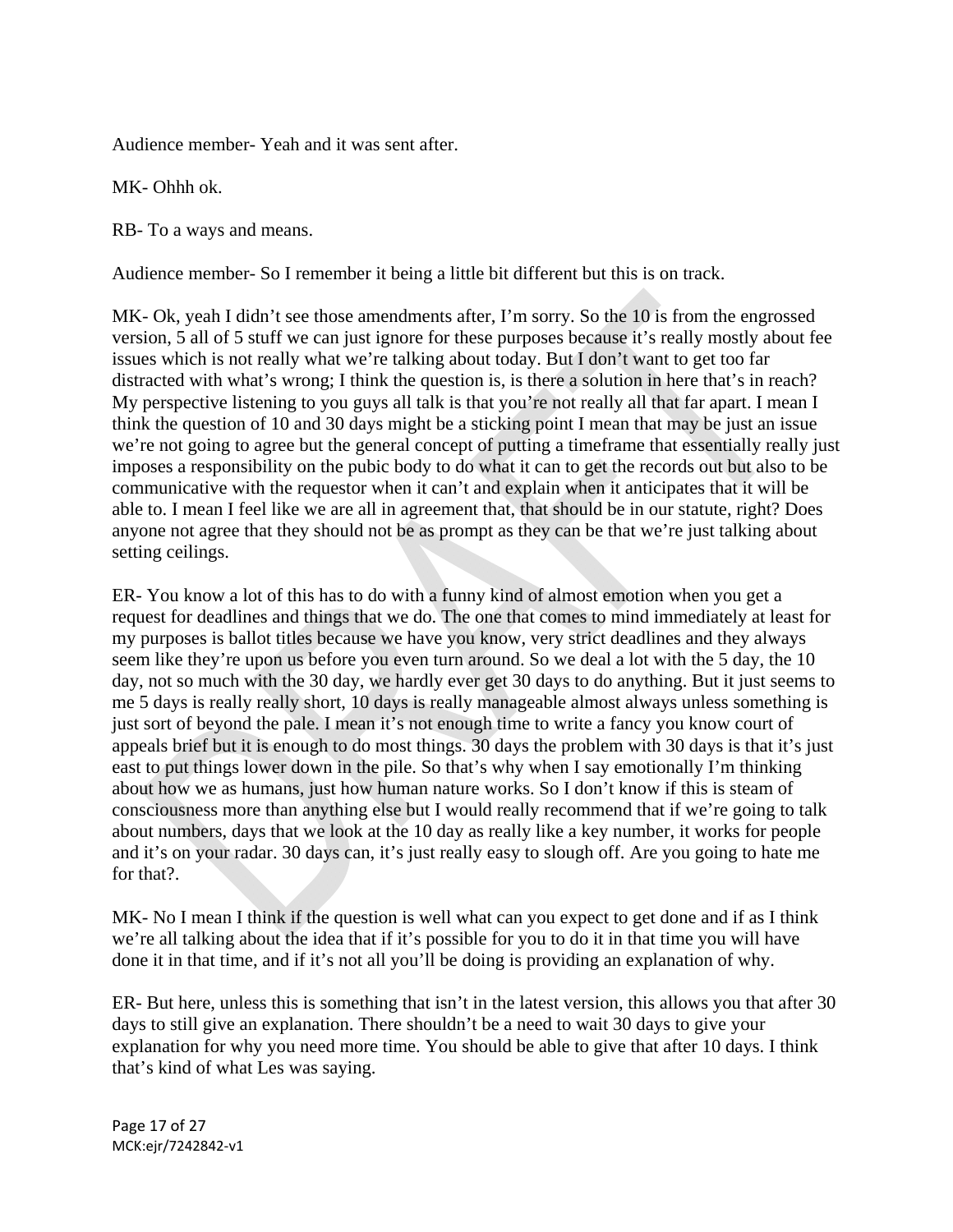LZ- And if I may again I go back to what has been our practice under the AG's manual that 10 days standard has been in there for some time. It seems like all we need to do if codify what's in the manual, simple.

JJ-I was just wondering if you're talking 10 days and then you go to the DA because that's not codified now and that would be a significant and troubling change. You know because the employees I work with the threat to go to the DA is not like you say 'no big deal' because if something goes to the DA a lot of people are going to look at that and there's going to be a lot of questions to that employee and so I don't think it's like 'oh I'm going to wait 30 days and I don't care if it goes to the DA' because that's not what happens to these folks. And I think that if you're saying after 10 business days some of these folks are going to the DA then there's a lot of business for counties and municipalities that is not going to happen and I think that, that is a significant choice to make.

# *Inaudible retort from Scott Winkels*

ER- That isn't what I was saying.

JJ- They now get 28,000 requests a month and that's just the police bureau and so if you want cops not to be on the street we'll fulfill those in 10 days but we'll have to talk to the city council about those requests.

ER-That wasn't what I was intending. I was referring to the what's I think 3C and 3 is a public body must reply within 30 days and then it says state that the public body is still gathering the requested records. What I was suggesting was I think we should be capable of saying that after 10 days. It's not that you go to the DA necessarily at that point but that you don't need 30 days to figure out how long it's going to take you to gather the records. There might unusual circumstances where it does but I think as a general matter we can eyeball how long it's going to take us to do something within 10 days rather than a month. Doesn't mean you have to complete the search or the production within 10 days.

MK- So that would be a suggestion that you could separate I think the first really maybe substantive response assuming you were not able to do the substantive response at the 5 day mark. That you would separate the more sort of substantive response with the day at which you get to go crying to the DA, although at that point do we need a timeframe for going to the DA?

LZ- Well I don't think so because wouldn't that decision turn on what's a reasonable time? And the DA is going to assess or the AG is going to assess well did the agency have reasonable time to respond to the request as I'm thinking very particularly of the case with DOC where we had a request that went on and on and on and the AG finally issued an opinion that this was not reasonable it didn't cite any particular deadline at all it just said in a general sense this was not reasonable. So I don't think it would be an automatic after 10 days people would run to the DA and expect to just win a slam dunk because you wouldn't have the reasonableness.

MK- Scott, are you looking at me like you want to say something?

Page 18 of 27 MCK:ejr/7242842‐v1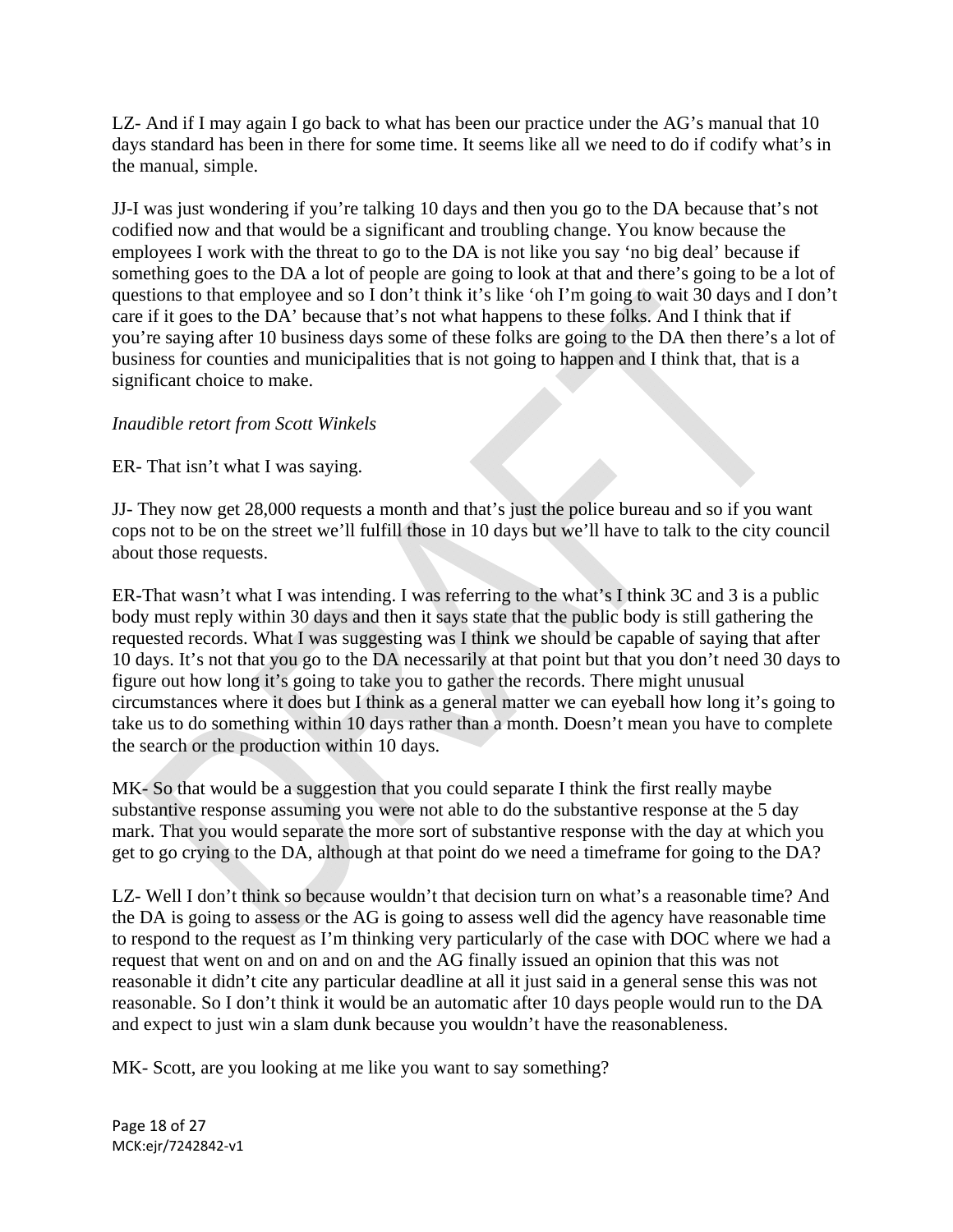SW- No, I'm really not.

# *Laughs*

MK- That might even be better. So the way 4130 worked this 30 day termination could be challenged. That was the mechanism for getting you to the DA is that if you didn't like what they told you after 30 days you could get there. Oh my gosh, between losing, ok we're running way behind on our agenda but I think.

RB- If I could add one comment there to make you aware of this political nuance. When Scott and I and a few others got done tinkering with 4130 and the subsequent amendments the DA's came to me and were very concerned. They don't want an increase in work load they were very nervous about it and having handled all of Lincoln county DA petitions for the last 25 years I understand why they don't want to handle them. It's not their normal work load and they don't want to see that expanded so if we are going to have build DA review into it, to something like this I just want you to be aware that we are not necessarily in favor of that.

MK- So you're saying the DA's don't like being in here, Les is saying that maybe the DA's don't need to be in here, that sounds like coming together of a sort.

RB-Well yes and no. I see the value of DA review and I agree with what you just said at least in Lincoln County our cities did not want people filing petitions with me. They didn't want that because that was more burden on them, then the city attorney has to get involved and it turns into this show. So they actually avoid DA review and try to avoid DA review. Which is exactly what you said for those exact reasons, it doesn't matter if you're big or small because if you're a clerk and you just couldn't process it in a reasonable time and somebody, that's a big deal. So I just wanted to put that, I think I got the DA's massaged to be ok with 4130 but if we're talking about bumping that down to 10 I think they'll come unglued because then they'll say well everybody and their mother is going to file a petition for review two weeks after.

MK-No one wants DA's involved at 10 right?

LZ- It's not an expansion of the rule. That does not change if we codify it.

JB- So it automatically comes to the DA if it comes out of changing to 10?

RB- No, it's not, yeah. I just wanted to let you know and they may very well change their mind if this comes out in a full session may not like the expansion of their role, I just don't know.

LZ-It's not an expansion of their role. I mean again, if I got to the AG's manual the standard in Oregon now is in guidance of the AG, 10 days. That doesn't not change if we codify it, we do not have people unless you all can tell me different, we don't have a line at DA's office of people trying to enforce the AG's.

JJ- Yes.

Page 19 of 27 MCK:ejr/7242842‐v1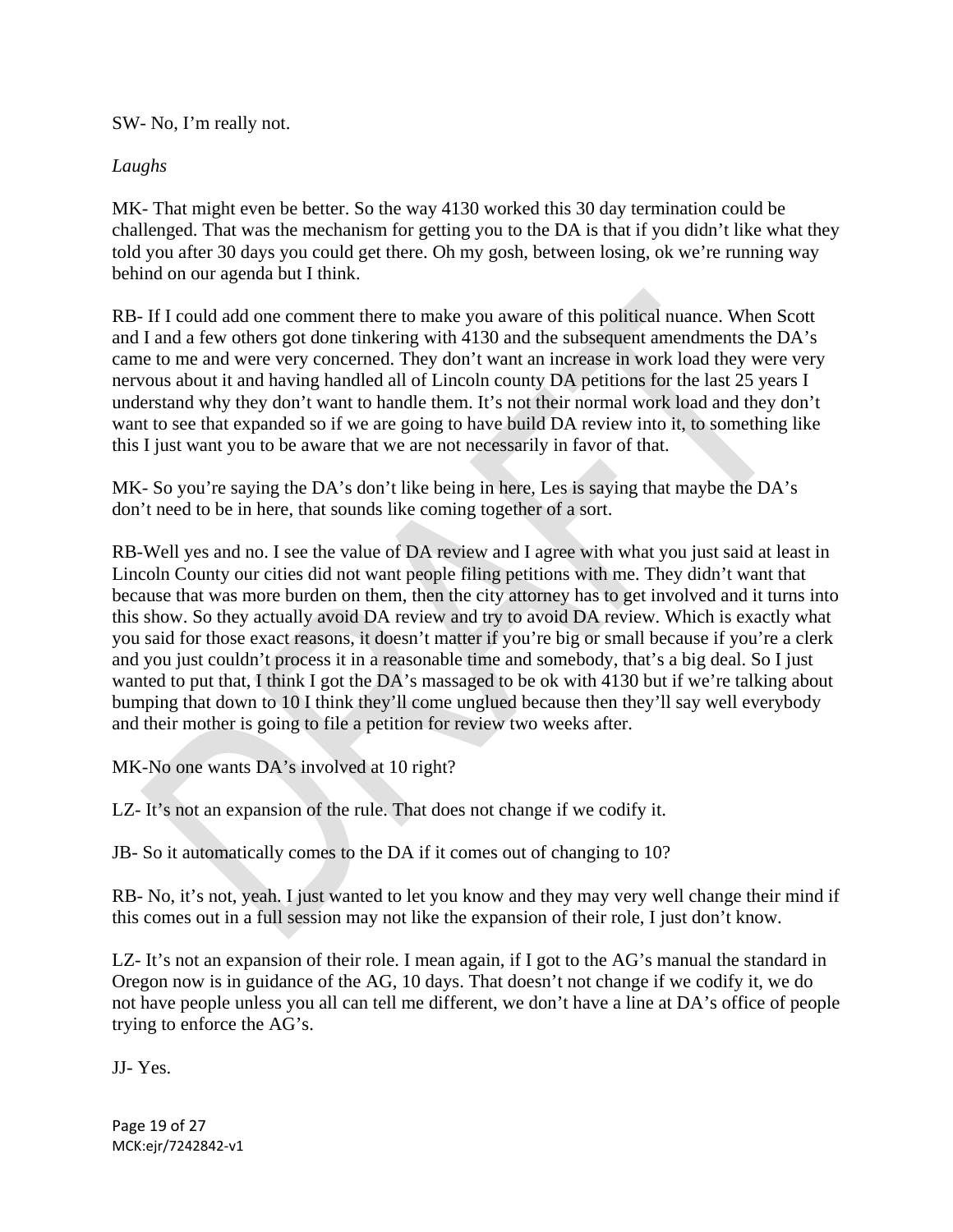LZ-Ok I would be surprised.

JJ-They went to the DA and they went to court and they had to say that 10 days is not binding and we had to move to dismiss. So all this time was spent trying to say that, that DA and that it's a recommendation and we had told them what we're doing we had to send the records to an outside consultant so it's not like we weren't communicating with them and that is just the example in the last six months because this is a reoccurring thing and so if it says 10 days and I guess the reason I thought you were talking about going to the DA is one of the versions of 4130 that we saw said after the 30 days you could go to the DA if it didn't meet those requirements.

LZ- I guess I'm and I appreciate that and I understand the strain on government to respond to these that's why I'm trying to figure out how do we build safety valves and I'm not talking about day to day basis where we have the 10 day standard in existence now unless I'm completely out to lunch I have not heard of a steady stream of people going to either the AG or the DA to enforce the 10 day standard. Am I missing something here?

RB- But it's not enforceable as a 10 day standard.

LZ-Well in the AG's manual it is.

RB-No that's different than codifying it.

LZ- I understand that.

MK-I wish we had internet

ER- I know, I'd like to see this.

NE-I also think that if you go back and look at past PRR's the AG will be granting 10 day petitions that come in after 10 days.

MK- Well we're not getting a line of them. I mean I think that's Les' point. That 10 days in the manual is exclusively meant to provide a general guideline for dealing with a normal PRR we usually think you ought be able it handle it in 10 days. It's never going to be like basically this says 10 days, they didn't do 10 days so therefore it's a denial. But I think similarly under this statute if you replace the 30 with the 10 it wouldn't be there either. I think the concern really coming from this side of the table is that well yeah it might not say automatically but if it's tied with DA review or the AG review then you're going to get people going to it at the 10 day mark than you are now which is why I wonder if maybe the DA just doesn't belong in here anymore.

BR- Michael at one point there was a discussion of; public records ombudsman in the governor's office or the AG's office someone to address these kinds of disputes maybe short of the DA.

MK- I don't know about short of but as an alternative to, yeah that is something that we want to get on our agenda for in the next couple of months but I don't think any of us is really prepared to talk about it here.

Page 20 of 27 MCK:ejr/7242842‐v1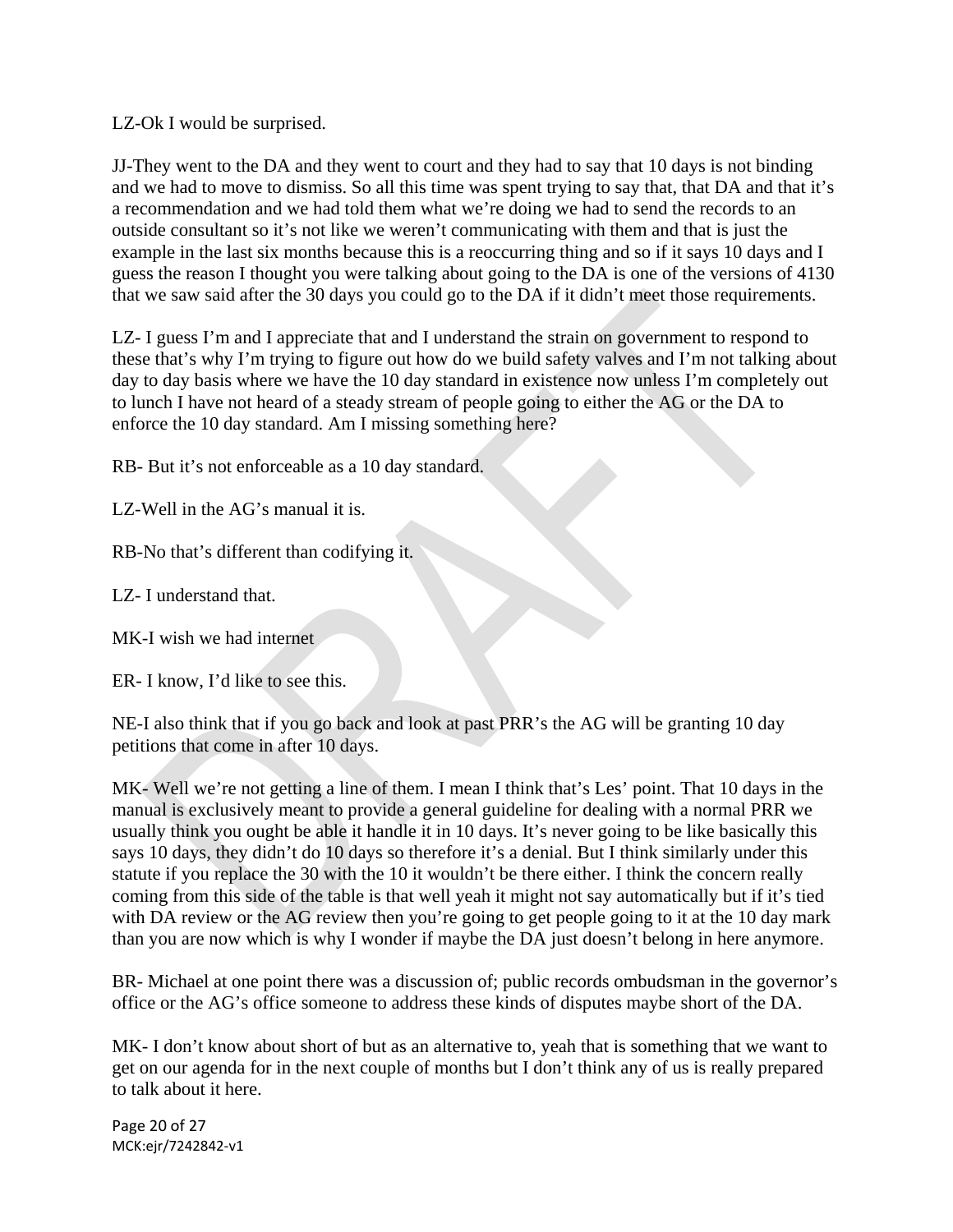RT- Well I actually and Betty brings that up but part of what I've been thinking about is what if we maintained this flexible standard for all of the local governments and agencies but then you create a public records ombudsman that had authority over all of those local governments. Somebody wasn't happy and said it's taking them too long and I'm unhappy about that they can go to the ombudsman, the ombudsman can look at it under the facts and circumstances and say 'you know what, that is too long' or 'you know what, let's work this out, why don't you narrow your request' and get them the stuff and then you could build in some hammer that the ombudsman had and they could issue some binding order that says you have to provide the records within 30 days and it's going to cost the body \$10/day every day after that. I mean there's a way to maintain the flexibility in the statute so there was still some over-arching way to handle all of these.

MK- I guess it depends on how much we value Les' suggestion and the in general having an expectation codified in statute is actually going to be valuable for public employees as they're prioritizing this work. To my mind the current statute invites people to not prioritize public records requests, I mean I just…

JN-Over they're regular work right?

MK- Well yeah, prioritize. Maybe in some cases that is appropriate and maybe in other cases it's not. I think that is the advantage of the reasonable standard but it gives you no idea at all really like where on my priority list should this fall. So I don't know, to me the idea of having, and I haven't got a real, like 30 days to me to send a letter that might just say we're not done kind of does seem like a lot of time. On the other hand, 10 days to run into the DA's office seems like not a lot of time, right? Having a letter after 10 days that's expected, a public employee knows they're required to send and tells you what's going on, but that's not necessarily something that's going to be in statute connected directly in going to the DA's office but that might be useful. I think something that honestly is a separate question because it doesn't matter where you go if it were the ombudsman's office the escalation from the ombudsman's office to local government would trigger I would think Rob in saying, yeah. So to me the issue of who reviews it is not really, I understand the idea of independence and that's an idea that's worth talking about but I don't know that it is helpful in this conversation I think it just kind of confuses the question about time frames.

JB- I think the appeals process is really different than what we're talking about, the timeline. It's an appeal to the DA or AG If you're denied the record and then if you don't get a fee waiver or within a reasonable time then you can appeal that but it's...if you're following one of these proposed laws you're not denying the record. You say 'we've got the record, we're working on it', you haven't codified an appeals process at least the way the current law reads on the appeal. It just says if you're denied a record you can appeal it, now you can claim a denial and effective denial but reasonably most reasonable DA's would say, you might not have a reasonable DA. *Chuckles* 

JJ- It went to court anyway.

Page 21 of 27 MCK:ejr/7242842‐v1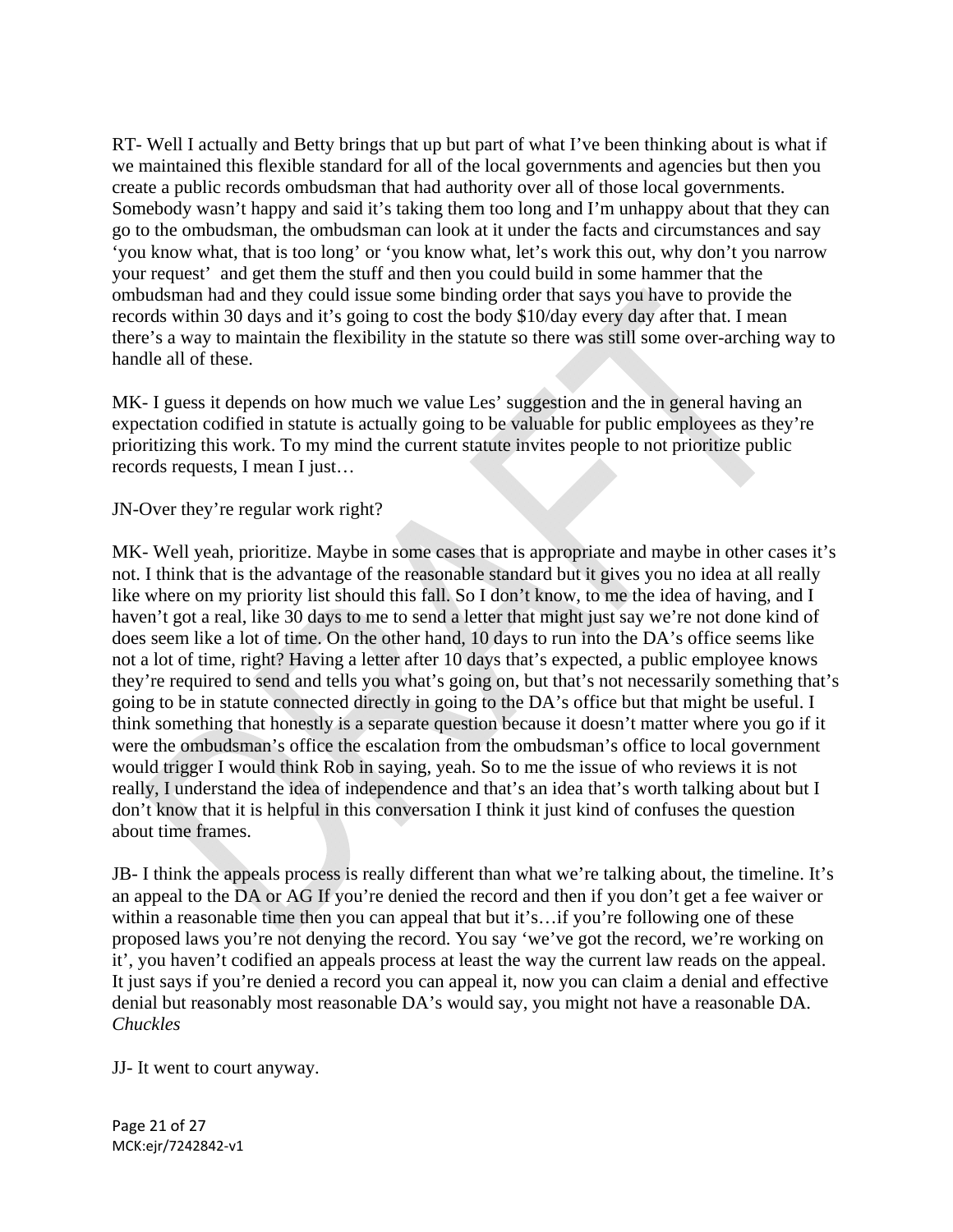JB- Yeah, that's odd.

JN-I'm just, I feel like different folks are talking about different things and maybe I'm just confused but we're talking about a 10 day acknowledgement that the request has been received, right?

MK- Well it would be more than that. Like the 5 days in the current statute we're talking about the 30 day response being something that's required after 10 business days instead basically, in 4130.

RB- So instead of 5 and 30 we're saying 5 and 10

MK-Right, but it would still potentially be the response that we haven't completed the request.

JN- So instead of saying, *inaudible,* you're saying letter by 5 days, produce the records at 10?

MK-Well that's not what 4130 says after...

JB-You would do one of 5 or 6 things after 10.

JN- Is one of those things, still looking?

MK/JB-Yes, that's right.

JN- And if someone goes to the DA I can say I gave them a letter that said I was still looking they have no case.

JB-Well they haven't been denied the record which is what it says that triggers going to the AG or DA.

JN- I guess what I would like to hear is: Is the concern that people are going to go running to the DA's within 10 days after I've sent them a letter, or is the concern that they're going to run to the DA if I haven't produced a record? I'm just lost on which

MK- It's if, so the concern is as I understand it is if we keep 4130 because 4130 specifically allows you to go to the DA on the 30 day response right. So if we change that response to 10 days and we keep the part about going to the DA then we would be encouraging people to run to the DA's when they get the letter after 10 days that says you haven't got the records. Jennifer are you nodding along with my.. yeah.

JJ- That's what I'm concerned about.

MK- and Rob too.

RB- The DA's will come unglued on that.

Page 22 of 27 MCK:ejr/7242842‐v1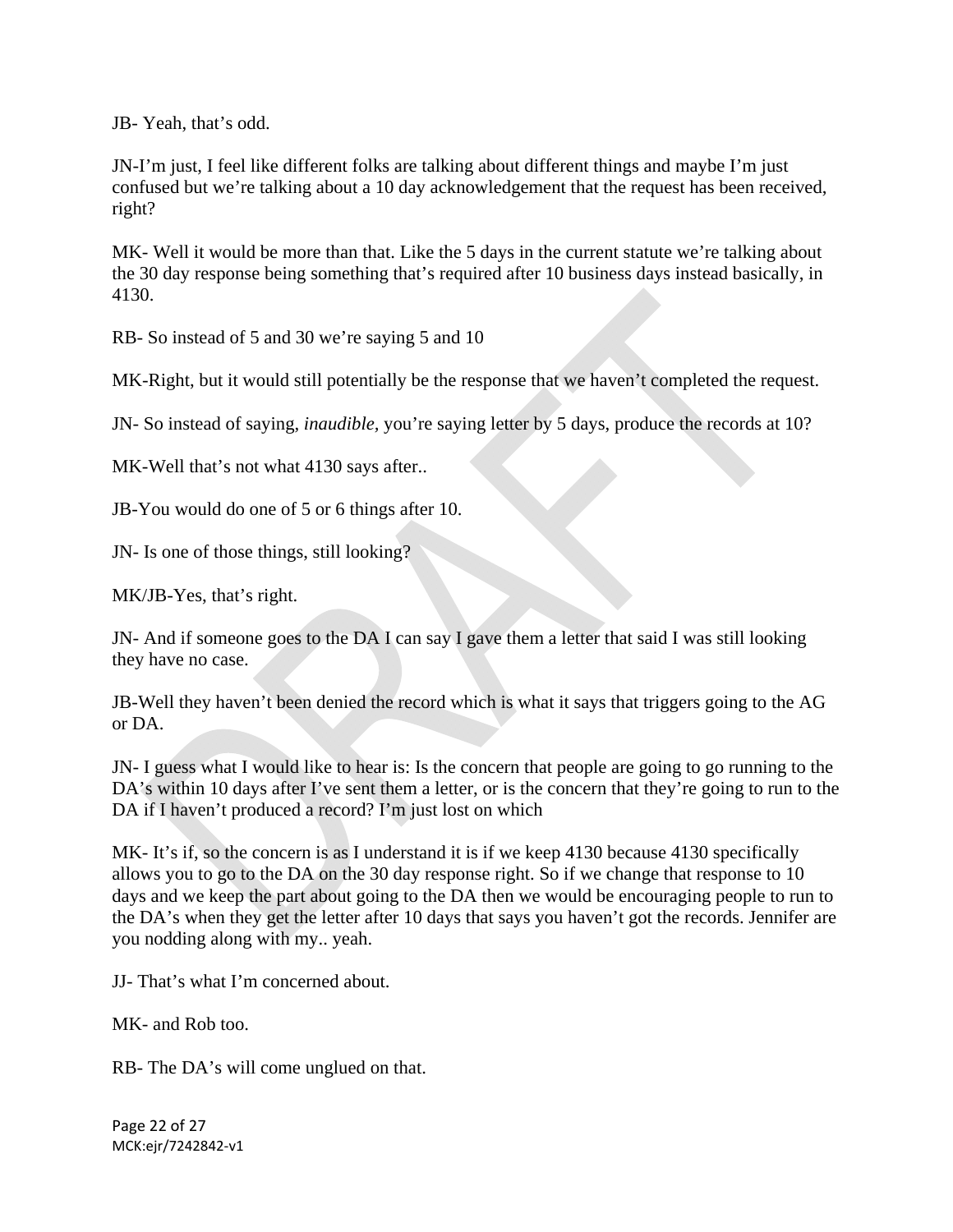MK-But if we take the DA's piece out of it entirely is what I'm saying and what I think Jeb is saying, then all we're requiring is a letter after 10 days that says 'ok, we've had a little more time to look at your request and we haven't got the records, here's where we are.'

ER- Except that paragraph C or part C it feels like it takes you out of that problem because if within 10 days you have to state that you're still gathering the records and certainly that does not suggest that you can go to the DA at that point.

MK-Right, it's not a denial any more.

JJ- I think I'm commenting on the 4130 that was the last version initially because I do recall a very specific 30 day deadline.

JN- So I don't think anyone objects to the 10 day letter. The DA's might.

JB-Does it say that in here?

#### *Inaudible*

LZ- But if I may ask the question so let's, let me ask you folks on that side of the counter so to speak: what tools should the public have when a government agency is not reasonably providing the record. I get all the concerns that have been stated here but you also know there are instances where governing agencies for whatever reason decide to impede by stalling, delaying or whatever. So a mechanism for the press but also the public should have, to say enough is enough. How do we deal with that consequence.

RB- Well you have to have a process, kind of like whatever was said before. I don't know that it matters whether it's the DA, an ombudsman, the governor's office or (I don't know if I can share this) even the senator had a better idea. An ombudsman at the SOS's office to depoliticize things as an alternative.

JK-It's something to do senator.

RT- I like the thought of depoliticizing it, that's good.

RB- Whatever mechanism you set up for the appeal process and take that will drive how government folk in the situation you described Les are going to respond because in my experience and at least shared in the city of Portland, nobody wants to get appealed because then city managers attorneys have to get involved. So that is the appeal itself inherently the hammer. How you build that by statutory reference or whatever matters in a major way.

LZ- Ok, that's what I'm asking is for you and Scott; where in the timeline we're talking about, because I feel like we are pretty close here, if we can figure out where we put that trigger in, where do we lay that hammer down in this scheme of things in a way that does not cause unnecessary disruption. Would have forged some protection with rights to get are being observed.

Page 23 of 27 MCK:ejr/7242842‐v1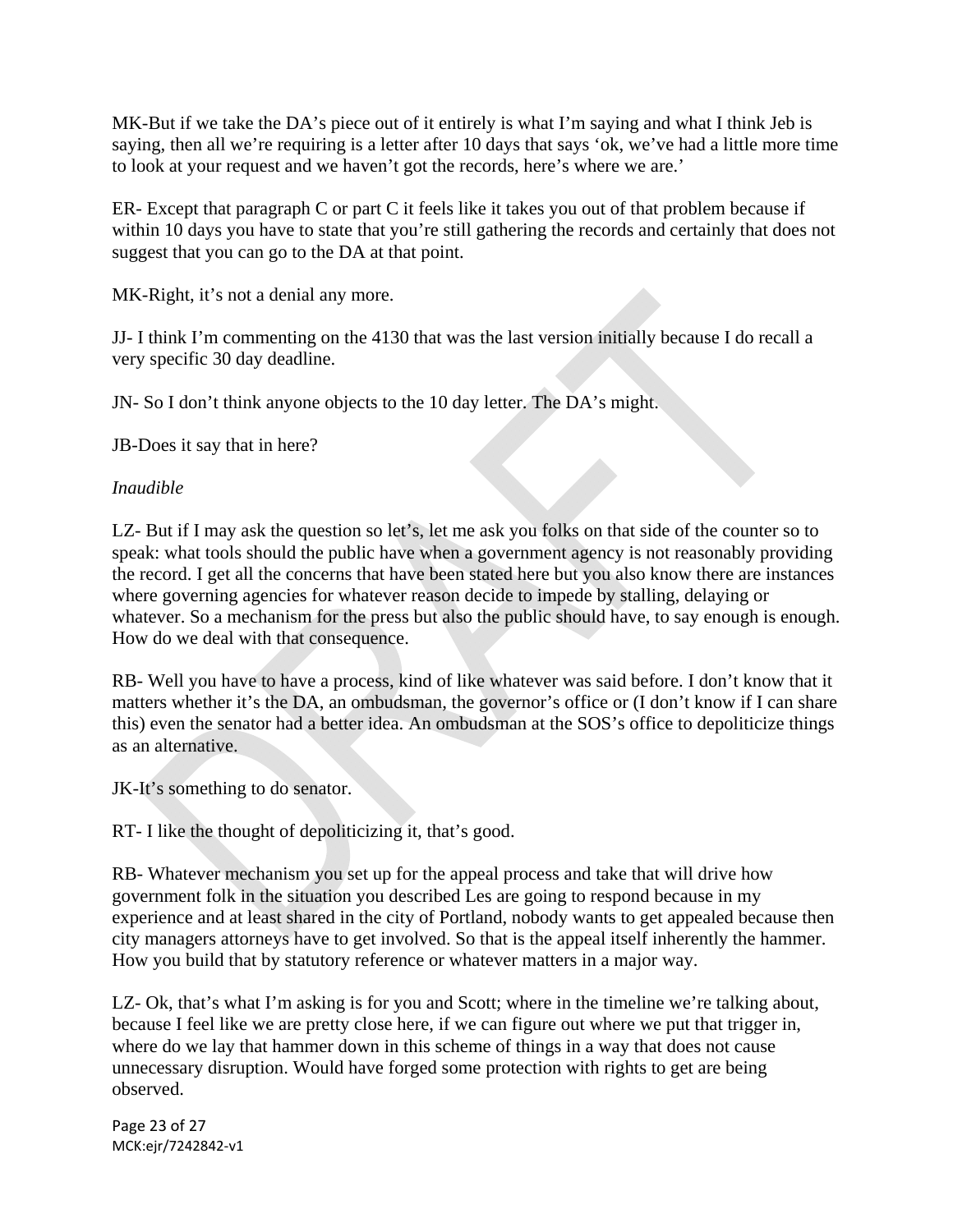JJ- So the last version of 4130 that I looked at, well I just want to, if not agreement there was acceptance that one point you were going to give a first run of explanations and that was the 5 days and then there were additional things you would have to do by 10 or 30 days before we go to the DA. What we're talking about and given the concern that 5 might be too short and 30 too long. What if the process was, as soon as I get the request I say 'yes I got it, we're working on it'. Then at 10 days you have to give a lot more detail, either here are the records or oh my god what the heck are you asking for this is going to take the rest of my life can we try and clarify or all those things and then maybe you know if at some point it's like and I think in 4130 it was 30 days you would either have to say 'ok it's going to take me 4 more months to go through the 10,000 records you've asked for and pull them from archives or provide these deadlines for certain exemptions and I think that's when people got to go to some reviewing authority. Because if you could tell me it's unreasonable to take 4 months to review 10,000 archive boxes and you can convince someone that we're just yanking your chain, of course on the other hand what you do is you go to ombudsman or the DA and you say I only asked for one document. Though I will also tell you that the ability to do that decreases when you're getting, I can't even do the math, 24,000 requests a year.

LZ- Ok, so if we build on that could we do 5, 10 and then 30? You build on the 30 and then you have the 5 days to respond, 10 days for a subsidiary response or an explanation...

# *Inaudible comment from Michael Kron*

JJ- I would say acknowledge as soon as practical because I think you could send an email that says 'got your request, thank you very much.'

MK-The first business day or if someone isn't working….

JJ- I just think time leaving as soon as practicable. It's true, if you are the only clerk working in the whole county and you are in a hearing all day then one business day is not reasonable. But if you're the city of Portland and you have an automated response system where the email goes right away, well then two seconds is reasonable right? I would just leave it at as soon as practicable and without unreasonable delay you acknowledge that the request came, then in 10 days you've got to give substance and then at some later point you've got to, if we don't tell you how long this request is going to take then you can go to the DA.

LZ- Scott does that work for you?

SW- I have to see the bill. Lobbyists are not going to agree to content we agree to bills but … I don't think we're there.

*Laughs* 

MK-Understandable

Page 24 of 27 MCK:ejr/7242842‐v1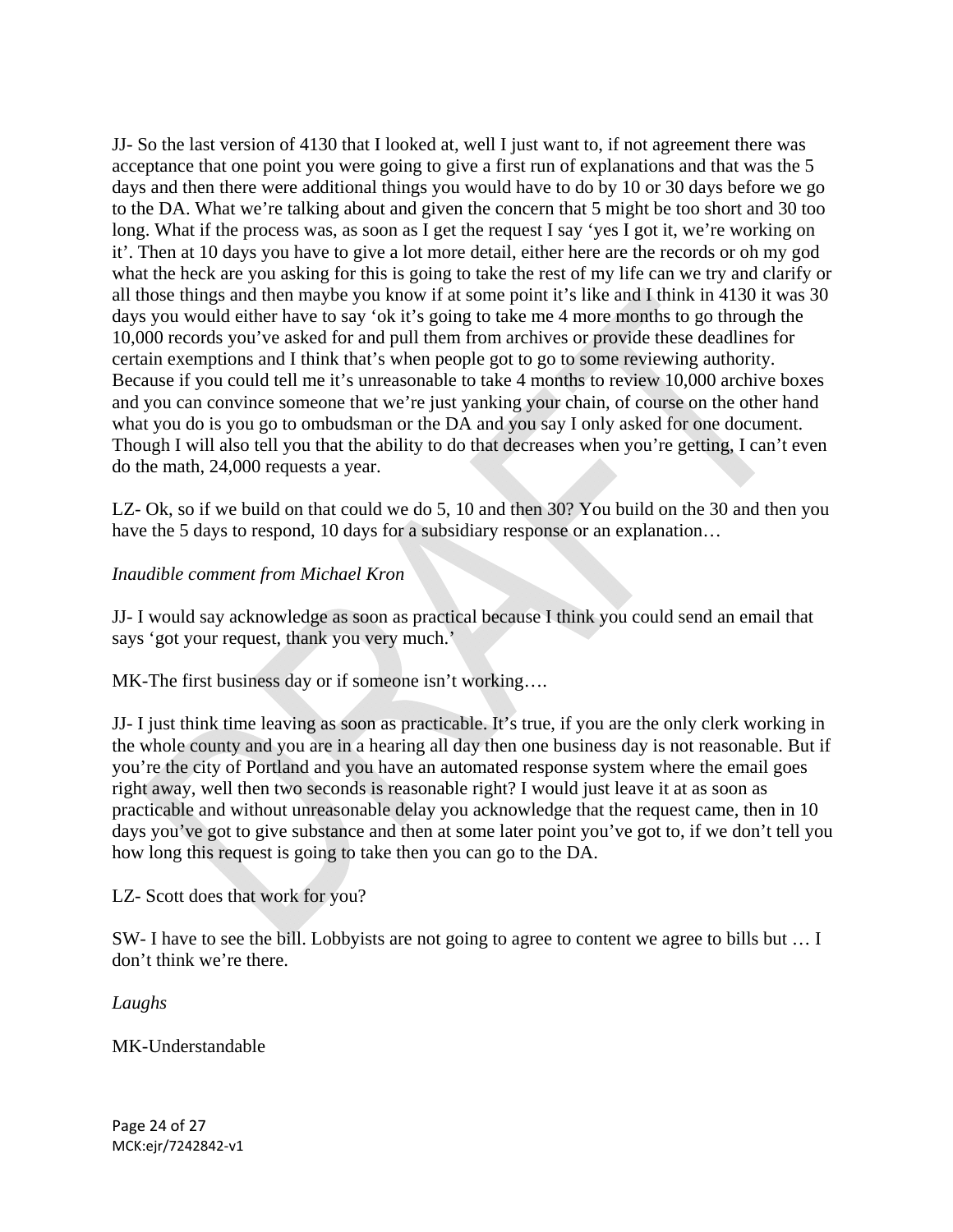SW- But I think we can there, I would point out that when you're putting out some these deadlines there are intended consequences and so I got a PRR for an email I wrote, got a phone 'Scott I heard you sent an email, I'd like a copy of it', and my response was forward it to them while I was still on the phone with the person. I'm not sure if we just gave him 10 days, I mean if I waited 10 days to fulfill that request I should be prosecuted for official misconduct but for some…

RB-Write that down somewhere.

*Laughs* 

MK- Its's all on the record.

SW-Seriously, it was like a one page email that he sent, within 12 hours of the request it was fulfilled.

MK- And that's, so whatever timeframes we can't lose sight of the idea that these are the points at which things are triggered but you need to be as responsive as you reasonably can be, right? Yeah.

RT- I guess the only point I would make and I think this has been a good discussion and I think maybe we're getting closer to something but I think that we should have the freedom here as the task force to think about the whole system and we can make changes to different parts of the system in different ways and a lot of the complaints that we have had about timeliness have been complaints that exist in the absence of the ombudsman for example. So maybe if you create that position and give them certain authority then making these rigid deadlines that a lot of folks object to maybe some of that goes away so I think we have to look at it as a system and not just talk about well what if we make one little change here and then we'll talk about the other part of the system tomorrow. I think we need to look at it as a complete package, that's all.

BR- That was going to my point. Building in DA review I think should be the last resort. I've seen ombudsman as a public advocate and a stance that's less rigid than the legal approach that would be off putting to the general public an ombudsman could be a softer approach for a public advocate. I know we're not ready to talk about that but I would like to build in that the rigid deadlines and I'd like to see the DA as a last resort.

JK- We're dealing with a lot of DA's offices that can't even handle their current work load. I don't want to put more on them, I mean I've got some DA's that are punting serious cases to DOJ simply because they don't have the personnel to do it, that sort of thing. There are other aspects of the job in the DA that we don't want to lose in all of this so…

JB- I think the, I just was looking at 4130 as it was A engrossed and it actually did trigger but not after 30 days it triggered at the end of whatever you said after 30 days would take you.

JJ- Unless you didn't say that, right?

Page 25 of 27 MCK:ejr/7242842‐v1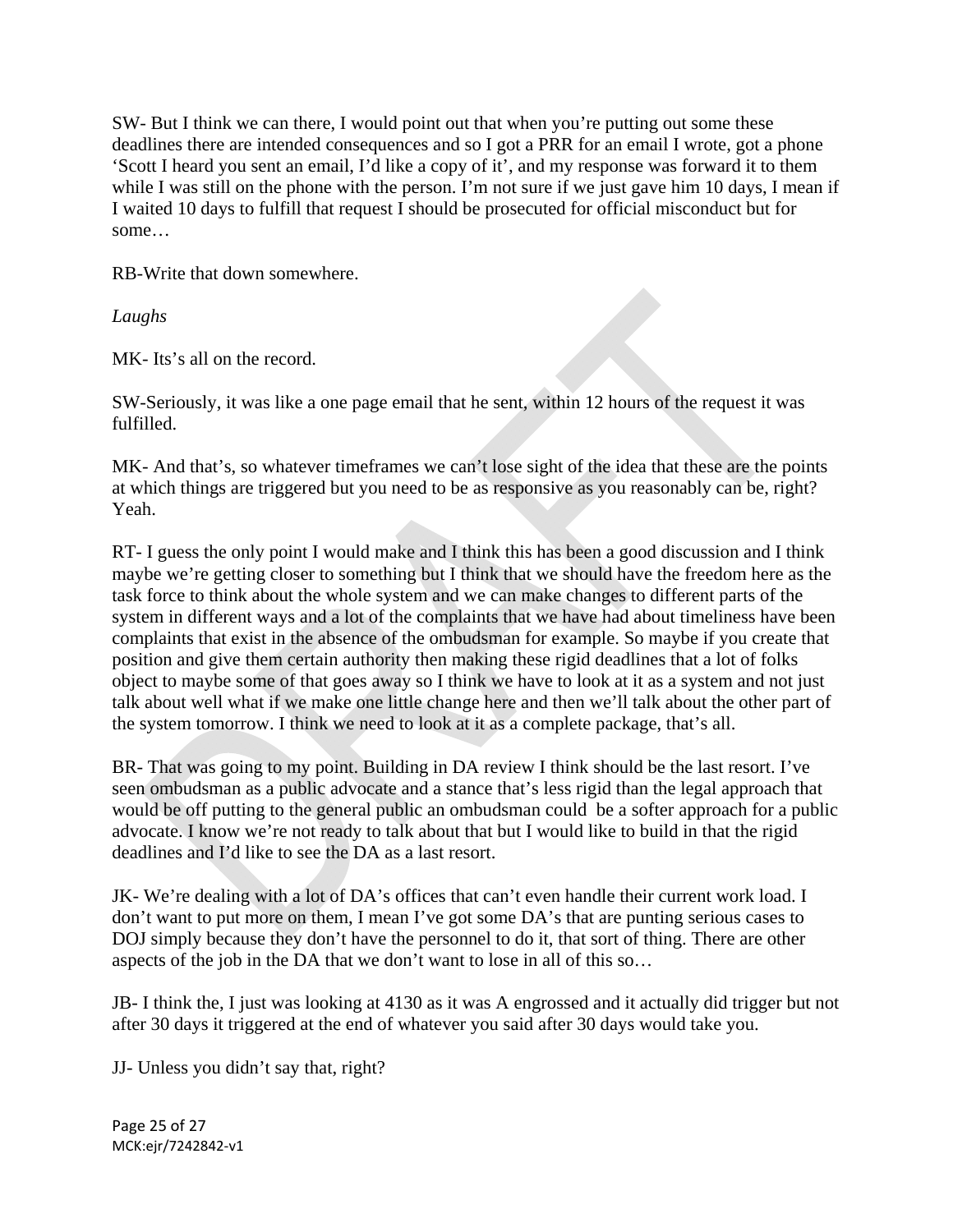JB- So if you didn't say, yes, you know, but how hard should it be in 30 days to say something but at any rate the was the trigger and….

RB- I think what you described as I remember it that's what the DA's were reluctantly willing to swallow down and not fight that bill because the way you just described it.

JB- So if there was 10 instead of 30 and you said that was 30 days that would become the trigger. It's what you can assess, but I mean it doesn't have to be, it's just a….

MK- Honestly I'm not sure I'm seeing the value in building in, like dragging the DA's into this at all at this point. I mean they're already there you know and I think the existing procedures, if we don't change the existing law at that point then to some extent we would be retaining the flexibility in a way that's got, oh sorry Robert, why do I have, I feel like I do that a lot Robert, I call you Scott, my apologies. Would be building in the flexibility or retaining the flexibility that Robert is talking about while building in a more open communication requirement essentially that requires public bodies to take requests seriously, doesn't require them to drop everything else they're doing, sets an expectation for when you should expect to hear from the public body on your PRR at the latest. If at the same time we could keep the language that says as soon as practicable and not later than we're making it clear that these are ceilings not floors, right? Anybody not nodding along with that?

RB-Just write all that up and into a bill and let us look at it.

MK-Since it's 4 o'clock.

JK-That's not a bad idea.

# *Laughs*

MK- I think that's what I'll do or what I'll ask Noah to do perhaps. We did not get to two thins on the agenda and I'm really sorry about that's partly due to our fire drill but partly I think this discussion was more robust than I expected but really usefully robust and I really am grateful to you guys for it. The cataloging is going pretty well. I guess one of the things we didn't get to which I'd like to assign as homework, the second handout is available to you it's also posted on the webpage for the task force, is the attempt at combining exemptions in the business transactions category. If you could look at it before the next meeting and have thoughts about it that would be great. I do want to talk about an ombudsman I don't know if maybe we can get that on the agenda for next month's meeting. I posted some examples from other states a few weeks ago on our website so those should still be available to people too if they're interested in looking at that.

ER- I just want to put in a plug because I think what Robert said and Betty said on kind of thinking outside of the box a little bit. How an ombudsman or public advocate could really help even with some of the deadline aspects of some of this. Not making the ultimate decision obviously if it really goes south you may eventually have to go to the DA or AG but to have this person or office, whatever it's going to be, to be able to intervene and assist at a point where

Page 26 of 27 MCK:ejr/7242842‐v1